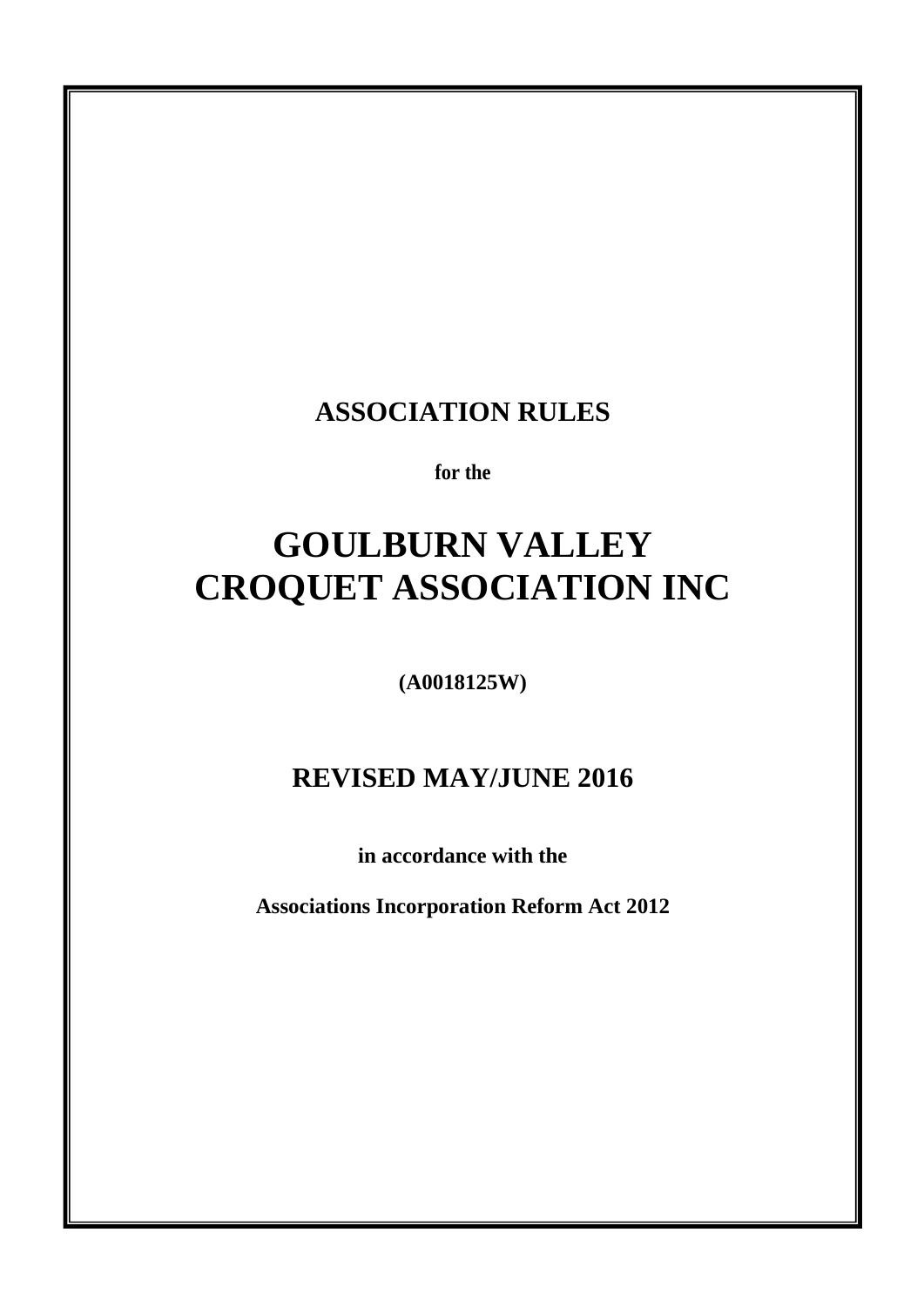# **TABLE OF PROVISIONS (continued on page 3)**

| <b>PART 1 - PRELIMINARY</b>                                  |                  |
|--------------------------------------------------------------|------------------|
| 1. Name                                                      | 4                |
| 2. Purposes                                                  | $\overline{4}$   |
| 3. Financial year                                            | $\overline{4}$   |
| 4. Definitions                                               | $\overline{4}$   |
| <b>PART 2 - POWERS OF ASSOCIATION</b>                        |                  |
| 5. Powers of Association                                     | 5                |
| 6. Not-for-profit organisation                               | 5                |
| PART 3 - AFFILIATION, DISCIPLINARY PROCEDURES AND GRIEVANCES |                  |
| <b>Division 1 - Affiliation</b>                              |                  |
| 7. Affiliates                                                | 6                |
| 8. Who is eligible to be affiliated                          | 6                |
| 9. Application for affiliation                               | 6                |
| 10. Consideration of application                             | 6                |
| 11. New affiliation                                          | 6                |
| 12. Annual subscription and affiliation fee                  | $\boldsymbol{7}$ |
| 13. General rights of affiliated clubs                       | $\boldsymbol{7}$ |
| 14. Associate clubs                                          | $\overline{7}$   |
| 15. Rights not transferable                                  | $\overline{7}$   |
| 16. Ceasing affiliation                                      | $\boldsymbol{7}$ |
| 17. Resignation                                              | 8                |
| 18. Register of clubs                                        | 8                |
| <b>Division 2 - Disciplinary action</b>                      | 9                |
| 19. Grounds for taking disciplinary action                   | 9                |
| 20. Disciplinary sub-committee                               | 9                |
| 21. Notice to club                                           | 9                |
| 22. Decision of sub-committee                                | 9                |
| 23. Appeal rights                                            | 10               |
| 24. Conduct of disciplinary appeal meeting                   | 10               |
| <b>Division 3 - Grievance procedure</b>                      |                  |
| 25. Application                                              | 11               |
| 26. Parties must attempt to resolve the dispute              | 11               |
| 27. Appointment of mediator                                  | 11               |
| 28. Mediation process                                        | 11               |
| 29. Failure to resolve dispute by mediation                  | 11               |
| PART 4 - GENERAL MEETINGS OF THE ASSOCIATION                 |                  |
| 30. Annual general meetings                                  | 12               |
| 31. Special general meetings                                 | 12               |
| 32. Special general meeting held at request of affiliates    | 12               |
| 33. Notice of general meetings                               | 12               |
| 34. Proxies                                                  | 13               |
| 35. Use of technology                                        | 13               |
| 36. Quorum at general meetings                               | 14               |
| 37. Adjournment of general meeting                           | 14               |
| 38. Voting at general meeting                                | 14               |
| 39. Special resolutions                                      | 14               |
| 40. Determining whether resolution carried                   | 15               |
| 41. Minutes of general meeting                               | 15               |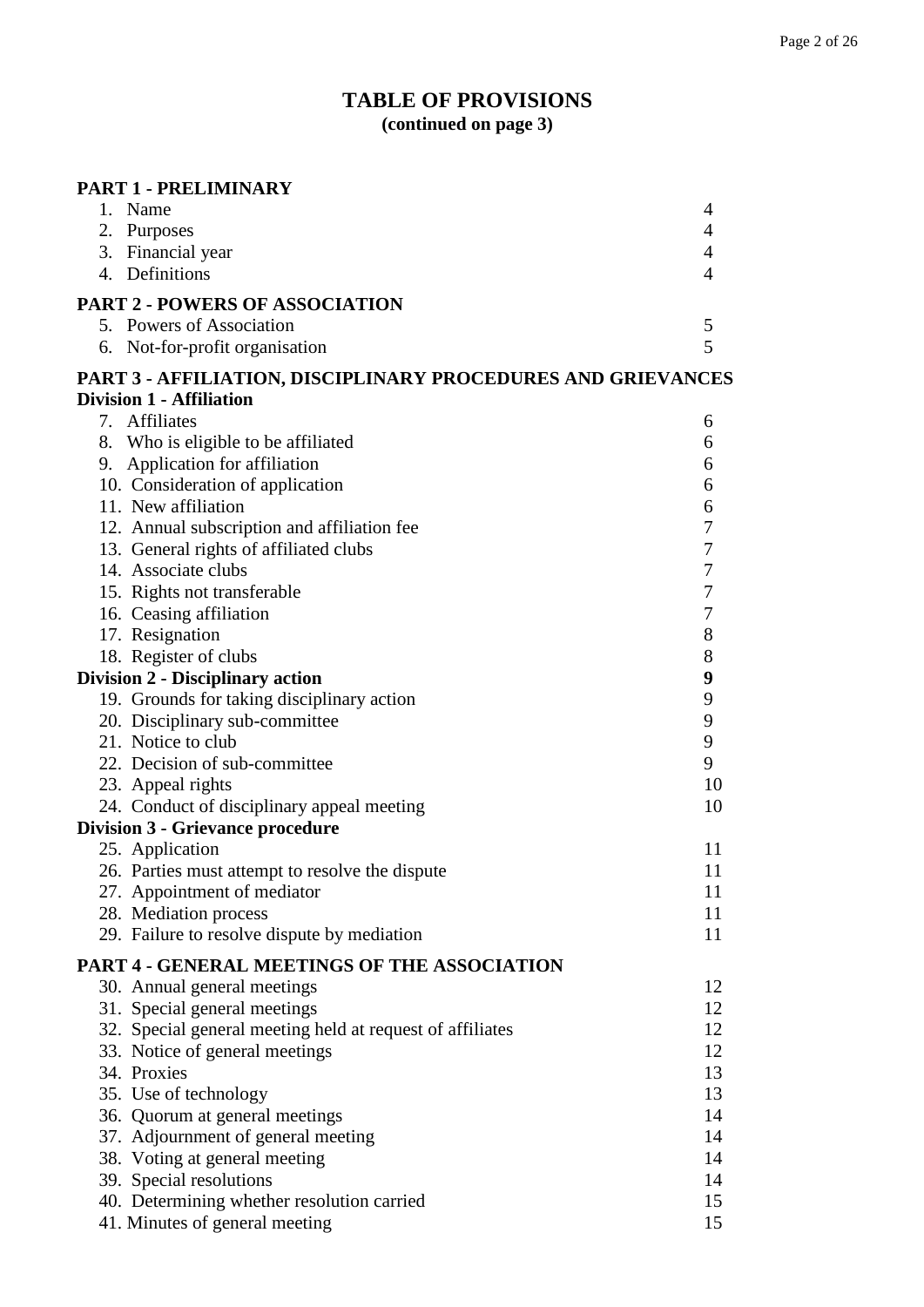| <b>PART 5 - COMMITTEE</b>                                                            |    |
|--------------------------------------------------------------------------------------|----|
| <b>Division 1 - Powers of Committee</b>                                              | 16 |
| 42. Role and powers                                                                  | 16 |
| 43. Delegation                                                                       | 16 |
| Division 2 - Composition of Committee and duties of Committee members and appointees |    |
| 44. Composition of the Committee                                                     | 17 |
| 45. General Duties                                                                   | 17 |
| 46. President and Vice-President (Committee)                                         | 17 |
| 47. Secretary (Committee)                                                            | 17 |
| 48. Treasurer (Committee)                                                            | 18 |
| 49. Pennant Secretaries (Appointees)                                                 | 18 |
| 50. Regional Directors (Appointees)                                                  | 18 |
| Division 3 - Election of Committee members and tenure of office                      |    |
| 51. Who is eligible to be a Committee member                                         | 19 |
| 52. Positions to be declared vacant                                                  | 19 |
| 53. Nominations                                                                      | 19 |
| 54. Election of Committee members                                                    | 19 |
| 55. Ballot                                                                           | 19 |
| 56. Tenure of office                                                                 | 20 |
| 57. Vacation of office                                                               | 20 |
| 58. Filling casual vacancies                                                         | 21 |
| <b>Division 4 - Meetings of Committee</b>                                            |    |
| 59. Meetings of Committee                                                            | 22 |
| 60. Notice of meetings                                                               | 22 |
| 61. Urgent meetings                                                                  | 22 |
| 62. Procedure and order of business                                                  | 22 |
| 63. Use of technology                                                                | 22 |
| 64. Quorum                                                                           | 22 |
| 65. Voting                                                                           | 23 |
| 66. Conflict of interest                                                             | 23 |
| 67. Minutes of meeting                                                               | 23 |
| 68. Leave of absence                                                                 | 23 |
| <b>PART 6 - FINANCIAL MATTERS</b>                                                    |    |
| 69. Source of funds                                                                  | 24 |
| 70. Management of funds                                                              | 24 |
| 71. Financial records                                                                | 24 |
| 72. Financial statements                                                             | 24 |
|                                                                                      |    |
| <b>PART 7 - GENERAL MATTERS</b>                                                      |    |
| 73. By-Laws                                                                          | 25 |
| 74. Awards and Commendations                                                         | 25 |
| 75. Common seal                                                                      | 25 |
| 76. Registered address                                                               | 25 |
| 77. Notice requirements                                                              | 25 |
| 78. Custody and inspection of books and records                                      | 26 |
| 79. Winding up and cancellation                                                      | 26 |
| 80. Alteration of Rules                                                              | 26 |
|                                                                                      |    |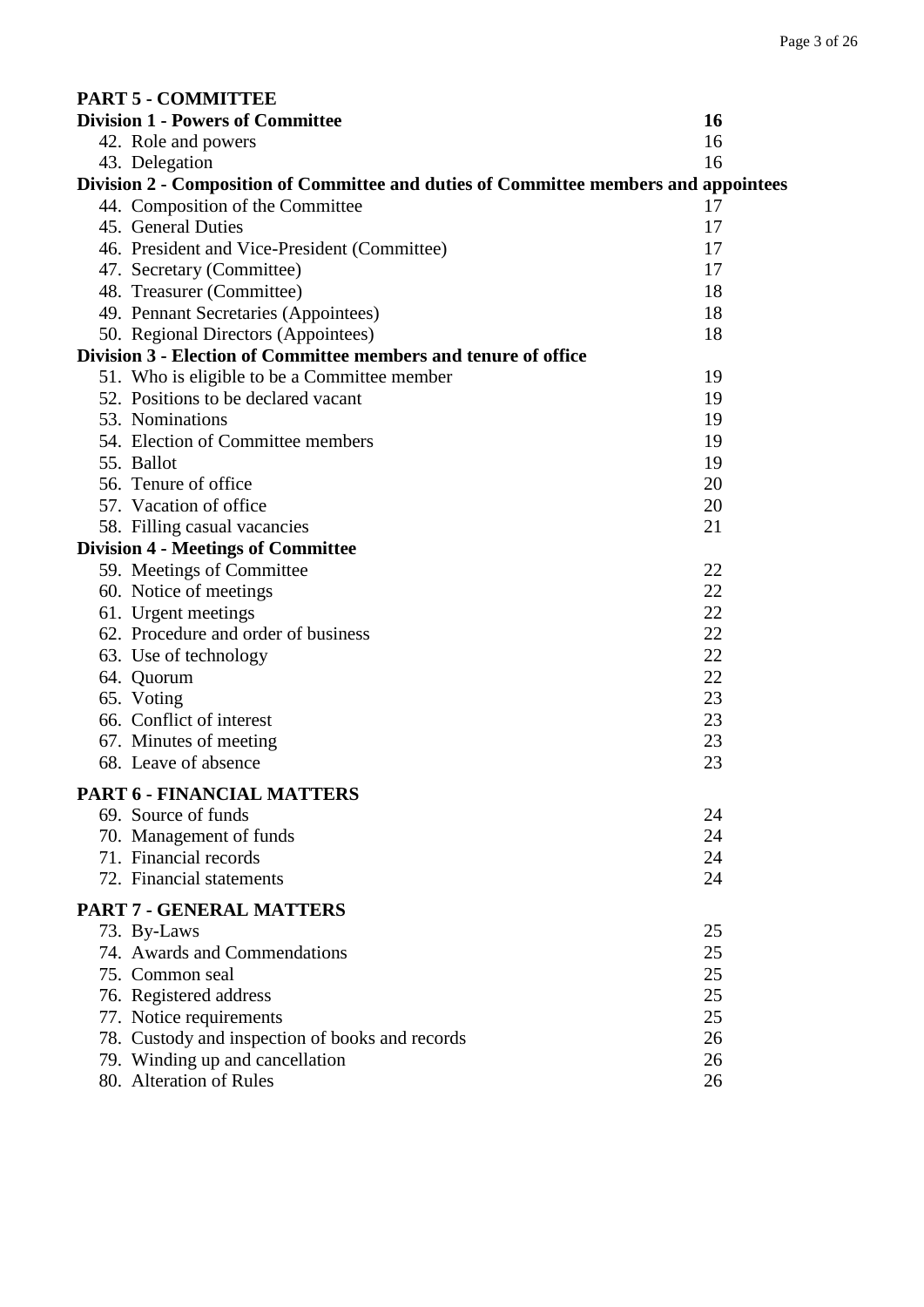#### **PART 1 - PRELIMINARY**

#### **1. Name**

The name of the incorporated association is the "Goulburn Valley Croquet Association Incorporated" (herein referred to as "GVCA" or "the Association").

#### **2. Purposes**

The purposes of the Association are

- (a) to foster, promote and organise the playing of both social and competitive mallet sports in the region; and
- (b) to be and to remain an affiliated member of the Victorian Croquet Association Inc (otherwise known as "VCA" or "Croquet Victoria"); and
- (c) to apply and abide by the laws of the game of croquet as approved by the Australian Croquet Association Inc (otherwise known as "ACA" or "Croquet Australia")in all competitions and matches conducted by Victorian Croquet Association and/or the GVCA; and
- (d) to co-ordinate competition and tournament dates, times and venues within the Region; and
- (e) to promote and co-ordinate the resources of the GVCA.

#### **3. Financial year**

The financial year of the Association is each period of 12 months ending 31 March.

#### **4. Definitions**

In these Rules,

*Absolute majority*, of the Association, means a majority of the affiliated clubs entitled to vote at the time;

*Affiliated club* means a club as defined in Rule 7;

*Appointments* means any officer appointed at the Annual General Meeting;

*Associate Club* means a club as defined in Rule 14(1);

*By-Law* means means any sub-rule or policy made by the GVCA as prescribed in Rule 73;

*Chairperson*, of a meeting, means the person chairing the meeting as required under Rule 46; *Club* means a croquet or other mallet sports club;

*Committee* means the Committee having management of the business of the Association, namely the Office Holders;

*Committee meeting* means a meeting of the Committee held in accordance with these Rules; *Delegate* means a person who, under Rule 13(2), is entitled to vote at a general meeting;

**Disciplinary meeting** means a meeting of the Committee convened for the purposes of Rule 20;

*Disciplinary sub-committee* means the sub-committee appointed under Rule 20;

*Financial year* means the 12-month period specified in Rule 3;

*General meeting* means a general meeting of delegates of the Association's affiliated clubs convened in accordance with Part 4 and includes an annual general meeting, a special general meeting and a disciplinary appeal meeting;

*Region* means the GVCA area as specified by Croquet Victoria;

- *Special resolution* means a resolution that requires not less than three-quarters of the delegates voting at a general meeting, whether by a delegate in person or by proxy, to vote in favour of the resolution;
- *The Act* means the Associations Incorporation Reform Act 2012 and includes any regulations made under that Act;

*The Registrar* means the Registrar of Incorporated Associations.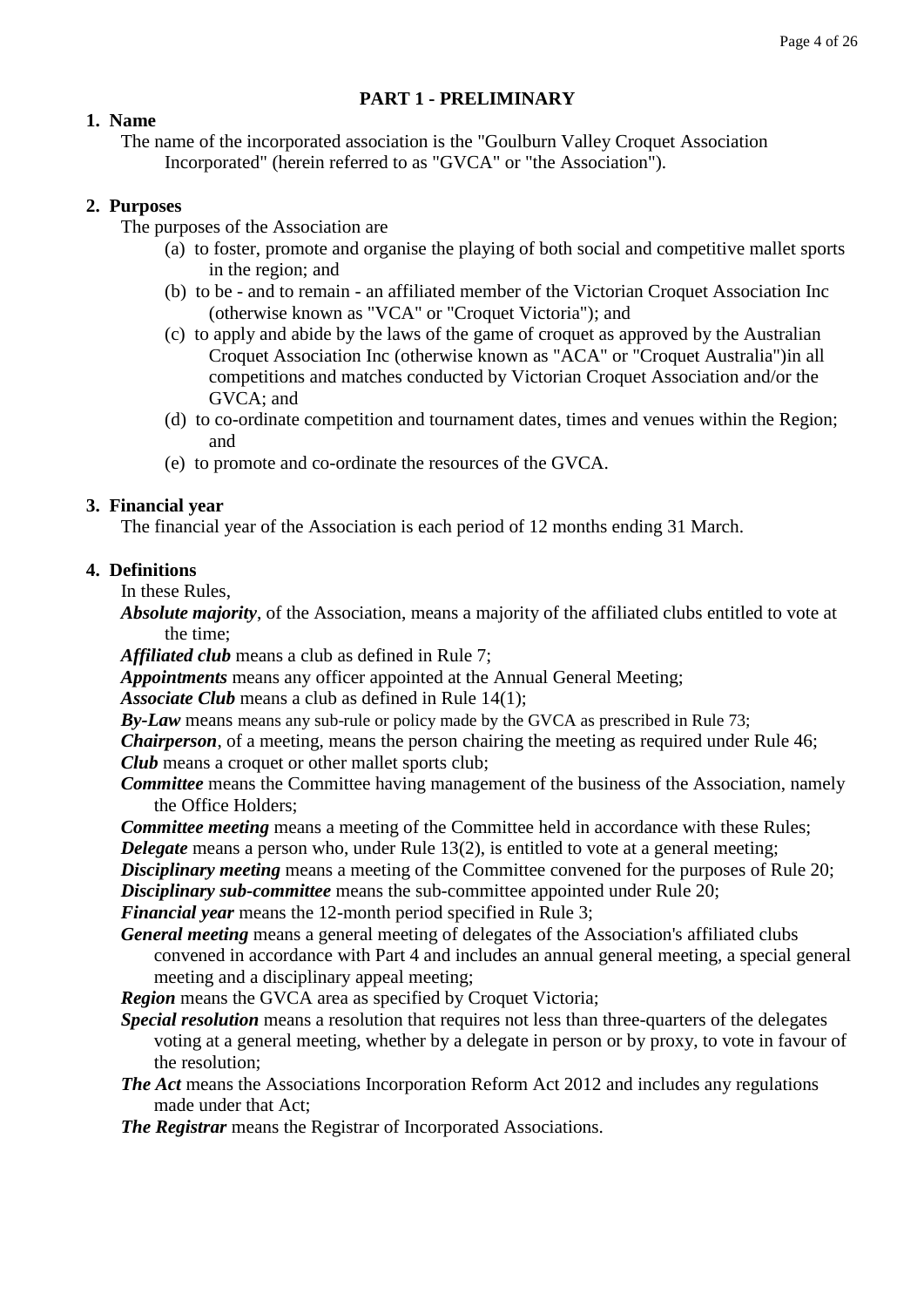# **PART 2 - POWERS OF ASSOCIATION**

#### **5. Powers of Association**

- (1) Subject to the Act, the Association has power to do all things incidental or conducive to achieve its purposes.
- (2) Without limiting sub-Rule (1), the Association may
	- (a) acquire, hold and dispose of real or personal property;
	- (b) open and operate accounts with financial institutions;
	- (c) invest its money in any security in which trust monies may lawfully be invested;
	- (d) raise and borrow money on any terms and in any manner as it thinks fit;
	- (e) secure the repayment of money raised or borrowed, or the payment of a debt or liability;
	- (f) appoint agents to transact business on its behalf;
	- (g) enter into any other contract it considers necessary or desirable.
- (3) The Association may only exercise its powers and use its income and assets (including any surplus) for its purposes.

#### **6. Not-for-profit organisation**

- (1) The Association must not distribute any surplus, income or assets directly or indirectly to its affiliates.
- (2) Sub-Rule (1) does not prevent the Association from paying an affiliated club
	- (a) reimbursement for expenses properly incurred by the club; or
	- (b) for goods or services provided by the club, if this is done in good faith on terms no more favourable than if the club was not affiliated.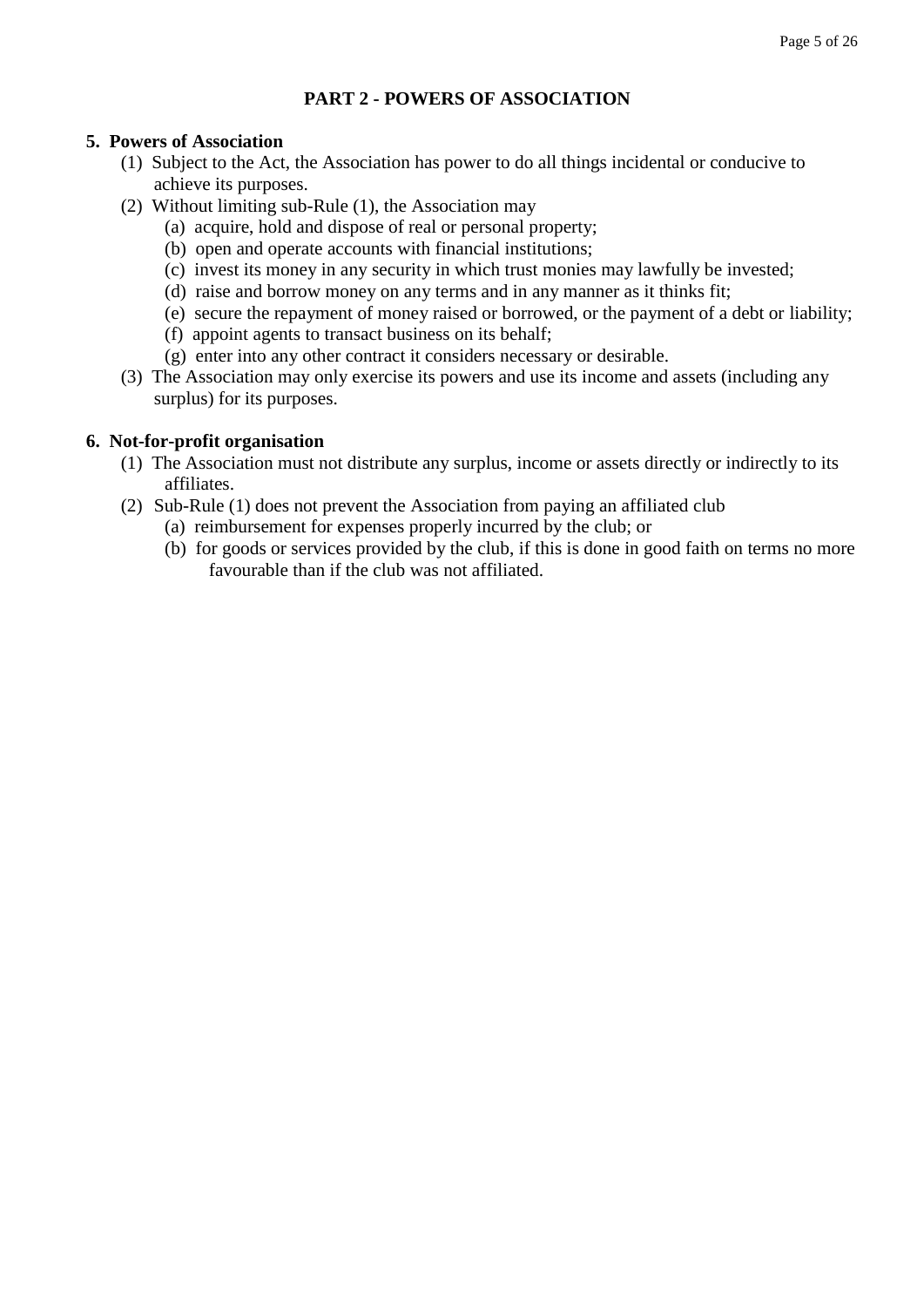# **PART 3 - AFFILIATES, DISCIPLINARY PROCEDURES AND GRIEVANCES**

# **Division 1 - Affiliation**

#### **7. Affiliates**

The Association shall comprise all clubs that are affiliated at the time these Rules were adopted, together with such others as are subsequently accepted for affiliation under Rule 11.

#### **8. Who is eligible to be affiliated**

Any club in the Goulburn Valley Region (as specified by the Victorian Croquet Association) that supports the purposes of the Association is eligible for affiliation.

#### **9. Application for affiliation**

- (1) To apply to become affiliated with the Association, a club must submit a written application to the GVCA Secretary stating that it
	- (a) wishes to become affiliated with the Association; and
	- (b) supports the purposes of the Association; and
	- (c) agrees to comply with these Rules.
- (2) The application
	- (a) must be signed by a person elected by the members of the applicant club to represent it; and
	- (b) may be accompanied by the joining fee as determined from time to time, in accordance with Rule 12(4).

#### **10. Consideration of application**

- (1) As soon as practicable after an application for affiliation is received, the Committee must decide by resolution whether to accept or reject the application.
- (2) The Committee must notify the applicant in writing of its decision as soon as practicable after the decision is made.
- (3) If the Committee rejects the application, it must return any money accompanying the application to the applicant.
- (4) No reason need be given for the rejection of an application.

#### **11. New affiliation**

- (1) If an application for affiliation is approved by the delegates
	- (a) the resolution to accept the affiliation must be recorded in the minutes of the delegates' meeting; and
	- (b) the Secretary must, as soon as practicable, enter the name and address of the new affiliate, and the date of its becoming affiliated, in the register of affiliated clubs, and advise the secretary of the Victorian Croquet Association.
- (2) A club that becomes affiliated with the Association, subject to Rule 13(2), is entitled to exercise its rights of affiliation from the date, whichever is the later, on which (a) the delegates approve the club's affiliation; or
	- (b) the club pays the joining fee.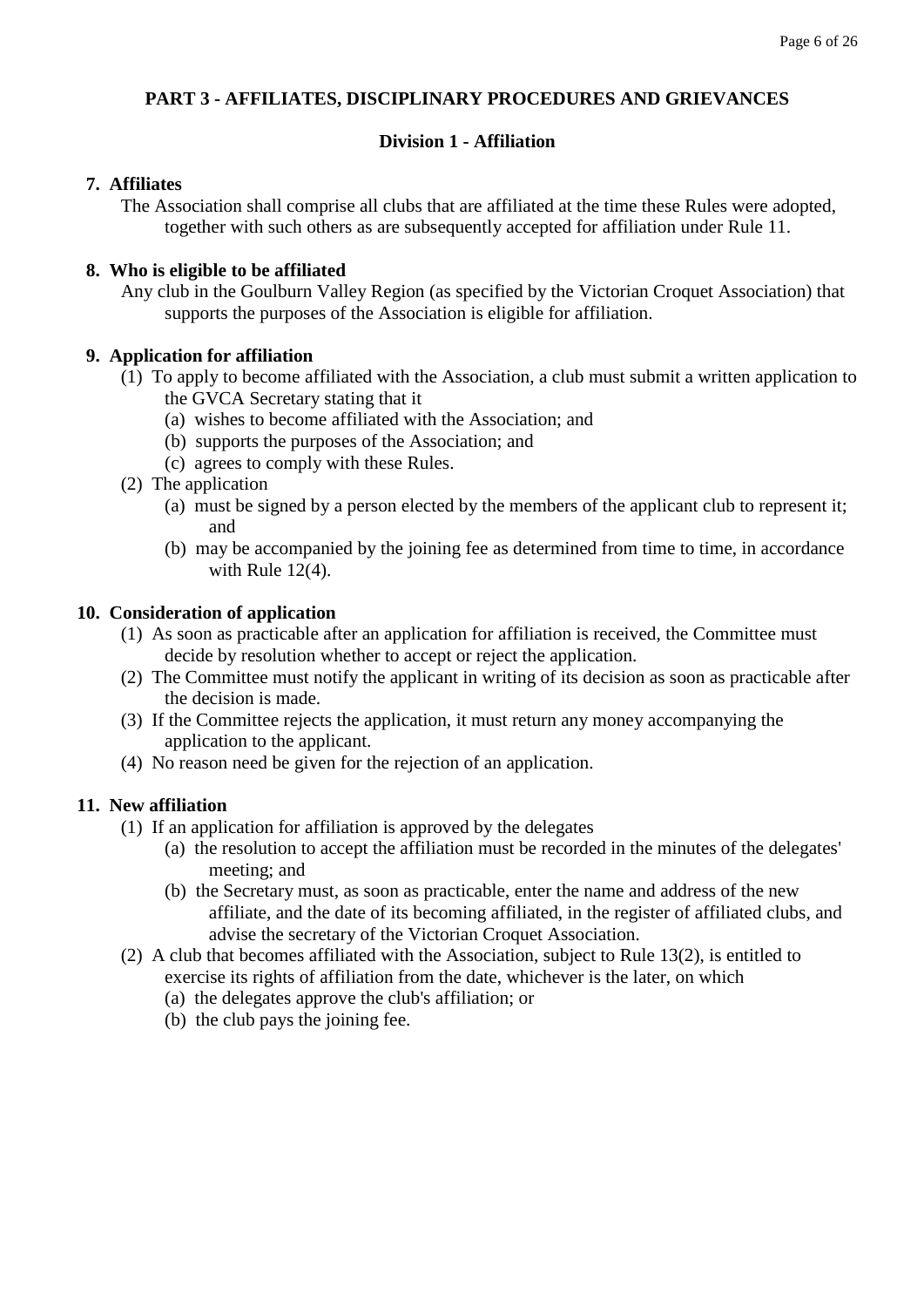# **12. Annual subscription and fee on joining**

- (1) At each annual general meeting, the delegates must determine the amount of the annual subscription (if any) for the following financial year.
- (2) The annual subscription is due and payable on or before 30 June each year.
- (3) The Association may determine that a lower annual subscription is payable by associate affiliates.
- (4) The Association may determine that any new club that joins after the start of a financial year must, for that financial year, pay a fee equal to
	- (a) the full annual subscription; or
	- (b) a pro rata annual subscription based on the remaining part of the financial year; or
	- (c) a fixed amount determined from time to time by the Association.
- (5) The rights of a affiliate (including the right to vote) who has not paid the annual subscription by the due date are suspended until the subscription is paid.

# **13. General rights of affiliated clubs**

- (1) A affiliate of the Association that is entitled to vote has the right
	- (a) to receive notice of general meetings and of proposed special resolutions in the manner and time prescribed by these Rules; and
	- (b) to submit items of business for consideration at a general meeting; and
	- (c) to attend and be heard at general meetings; and
	- (d) to vote at a general meeting; and
	- (e) to have access to the minutes of general meetings and other documents of the Association as provided under Rule 76; and
	- (f) to elect two delegates to represent it at all general meetings; and
	- (g) to inspect the register of affiliated clubs.
- (2) A delegate is entitled to vote if
	- (a) the delegate is a member of an affiliated club; and
	- (b) more than 10 business days have passed since the delegate's club became affiliated with the Association; and
	- (c) the affiliated club's rights are not suspended for any reason.

# **14. Associate clubs**

- (1) Associate clubs of the Association may include
	- (a) any club that is registered by Victorian Croquet Association but is not located within the Goulburn Valley Region as specified by the Victorian Croquet Association, and
	- (b) any other category of club as determined by special resolution at a general meeting.
- (2) An associate club must not vote but may have other rights as determined by the GVCA delegates or by resolution at a general meeting.

# **15. Rights not transferable**

The rights of an affiliated club are not transferable and end when affiliation ceases.

# **16. Ceasing affiliation**

- (1) Affiliation ceases on resignation or on notification that the affiliated club is defunct.
- (2) If a club ceases to be affiliated with the Association, the Secretary must, as soon as practicable, enter the date the club ceased to be affiliated in the register of affiliated clubs.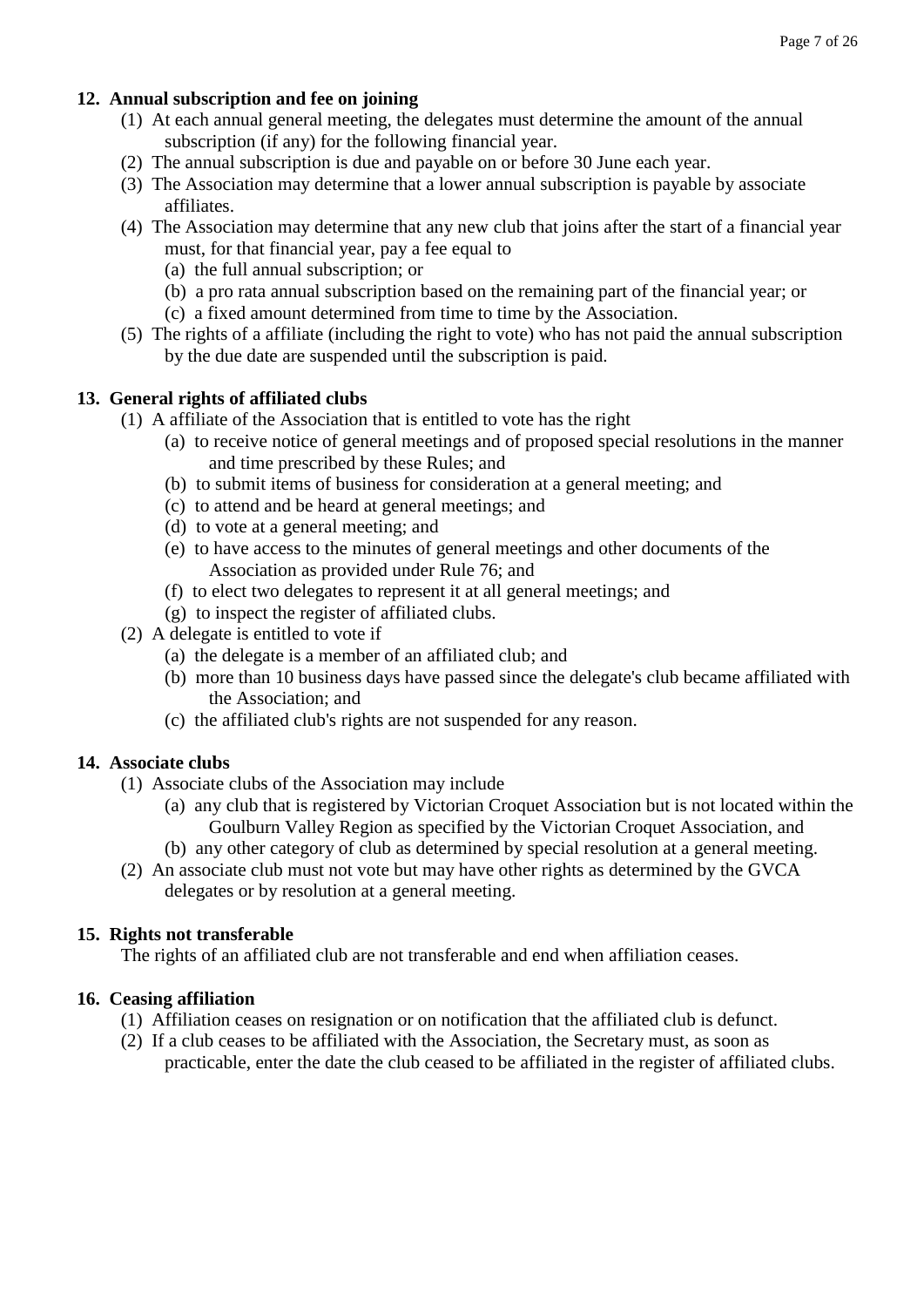# **17. Resignation**

- (1) A club may resign by notice in writing given to the Association.
- (2) A club is taken to have resigned if
	- (a) the club's annual subscription is more than 12 months in arrears; or
	- (b) where no annual subscription is payable,
		- (i) the Secretary has made a written request to the club to confirm that it wishes to remain affiliated or associated, and the club has not, within 3 months after receiving that request, confirmed in writing that it wishes to do so.

## **18. Register of clubs**

- (1) The Secretary must keep and maintain a register of clubs that includes
	- (a) for each current affiliate/associate
		- (i) the club's name;
		- (ii) the address for notice last given by the club;
		- (iii) the date of becoming affiliated/associated;
		- (iv) if the club is an associate, a note to that effect;
		- (v) any other information determined by the GVCA; and
	- (b) for each former affiliate/associate, the date of ceasing to be a affiliated/associated; and
	- (c) any other details as required by the GVCA or the Victorian Croquet Association.
- (2) Any club may, at a reasonable time and free of charge, inspect the GVCA register of clubs.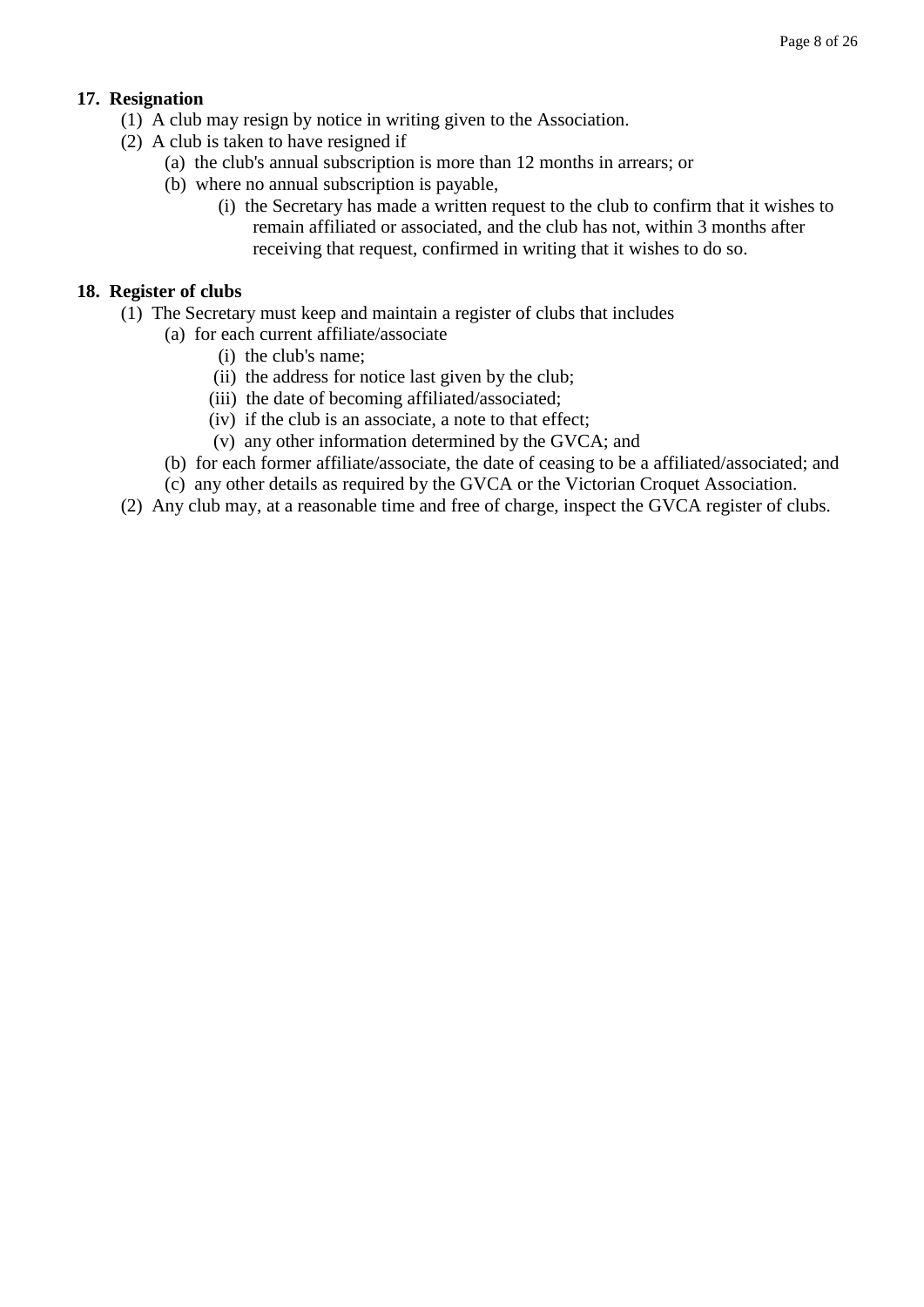# **Division 2 - Disciplinary action**

#### **19. Grounds for taking disciplinary action**

The Association may take disciplinary action against a club in accordance with this Division if it

- is determined that the club
- (a) has failed to comply with these Rules; or
- (b) refuses to support the purposes of the Association; or
- (c) has engaged in conduct prejudicial to the Association.

#### **20. Disciplinary sub-committee**

- (1) If the Committee is satisfied that there are sufficient grounds for taking disciplinary action against a club, the Committee must appoint a disciplinary sub-committee to hear the matter and determine what action, if any, to take against the club.
- (2) The members of the disciplinary sub-committee
	- (a) may be Committee members or anyone else; but
	- (b) must not be biased against, or in favour of, the club concerned.

# **21. Notice to club**

- (1) Before disciplinary action is taken against a club, the Secretary must give written notice to the club
	- (a) stating that the Association proposes to take disciplinary action against the club; and (b) stating the grounds for the proposed disciplinary action; and
	- (c) specifying the date, place and time of the meeting at which the disciplinary subcommittee intends to consider the disciplinary action (the *disciplinary meeting*); and
	- (d) advising the club that it may do one or both of the following
		- (i) attend the disciplinary meeting and address the disciplinary sub-committee at that meeting;
		- (ii) give a written statement to the disciplinary sub-committee at any time before the disciplinary meeting; and
	- (e) setting out the club's appeal rights under Rule 23.
- (3) The notice must be given no earlier than 28 days, and no later than 14 days, before the disciplinary meeting is held.

#### **22. Decision of sub-committee**

- (1) At the disciplinary meeting, the disciplinary sub-committee must
	- (a) give the club an opportunity to be heard; and
	- (b) consider any written statement submitted by the club.
- (2) After complying with sub-Rule (1), the disciplinary sub-committee may
	- (a) take no further action against the club; or
	- (b) subject to sub-Rule (3),
		- (i) reprimand the club; or
		- (ii) suspend the rights of the club for a specified period; or
		- (iii) expel the club from the Association.
- (3) The disciplinary sub-committee may not fine the club.
- (4) The suspension of rights or the expulsion of a club by the disciplinary sub-committee under this Rule takes effect immediately after the vote is passed.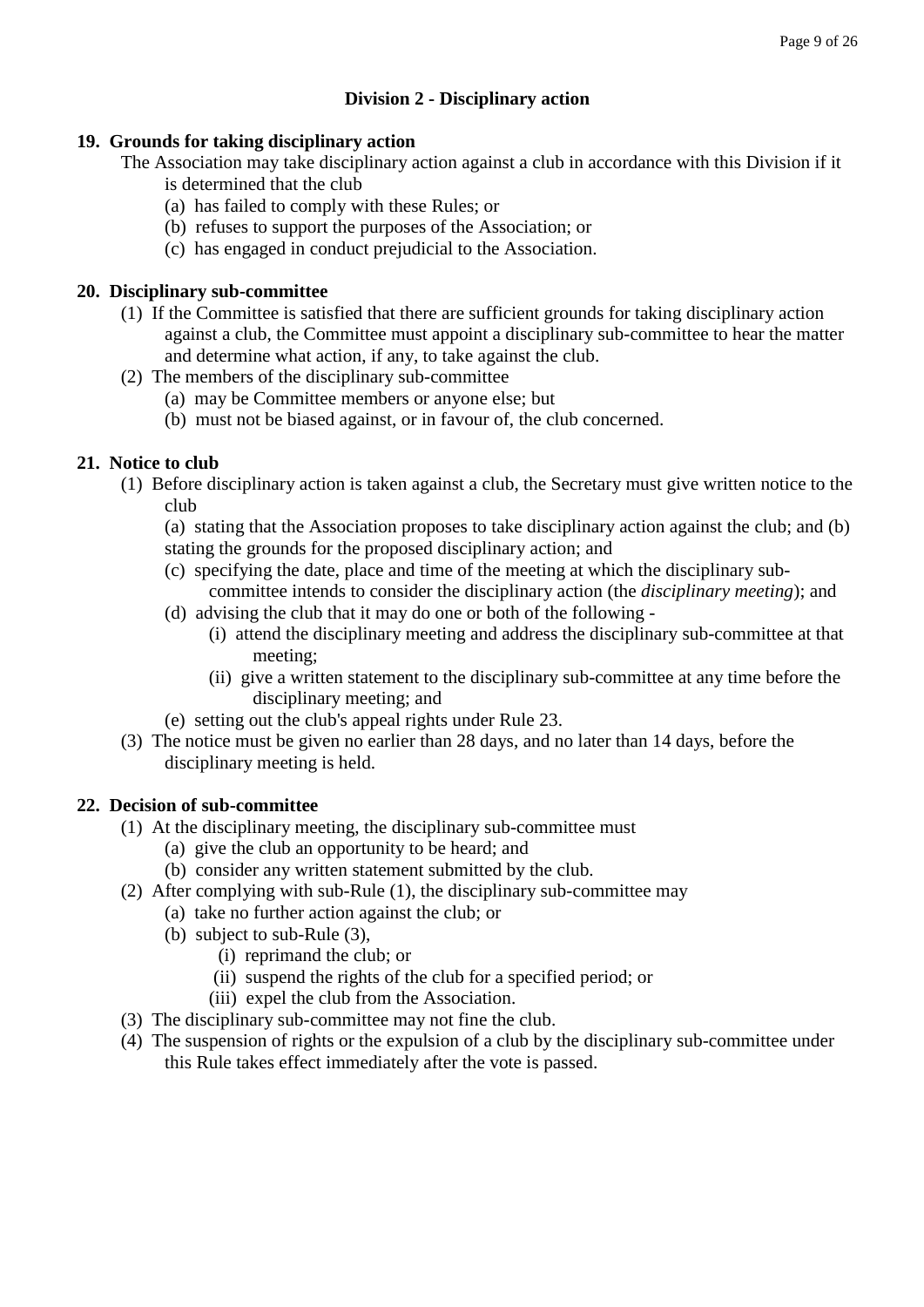# **23. Appeal rights**

- (1) A club whose affiliation rights have been suspended or that has been expelled from the Association under Rule 22 may give notice to the effect that it wishes to appeal against the suspension or expulsion.
- (2) The notice must be in writing and given
	- (a) to the disciplinary sub-committee immediately after the vote to suspend or expel the club is taken; or
	- (b) to the Secretary not later than 48 hours after the vote.
- (3) If a club has given notice under sub-Rule (2), a disciplinary appeal meeting must be convened by the Committee as soon as practicable, but in any event no later than 21 days after the notice is received.
- (4) Notice of the disciplinary appeal meeting must be given to each club of the Association that is entitled to vote as soon as practicable and must
	- (a) specify the date, time and place of the meeting; and
	- (b) state
		- (i) the name of the club against which the disciplinary action has been taken; and
		- (ii) the grounds for taking that action; and
		- (iii) that at the disciplinary appeal meeting the delegates present must vote on whether the decision to suspend or expel the club should be upheld or revoked.

#### **24. Conduct of disciplinary appeal meeting**

- (1) At a disciplinary appeal meeting
	- (a) no business other than the question of the appeal may be conducted; and
	- (b) the GVCA must state the grounds for suspending or expelling the club and the reasons for taking that action; and
	- (c) the club whose rights have been suspended or which has been expelled must be given an opportunity to be heard.
- (2) After complying with sub-Rule (1), the delegates present and entitled to vote at the meeting must vote by secret ballot on the question of whether the decision to suspend or expel the club should be upheld or revoked.
- (3) A delegate may not vote by proxy at the meeting.
- (4) The decision is upheld if no less than three quarters of the delegates voting at the meeting vote in favour of the decision.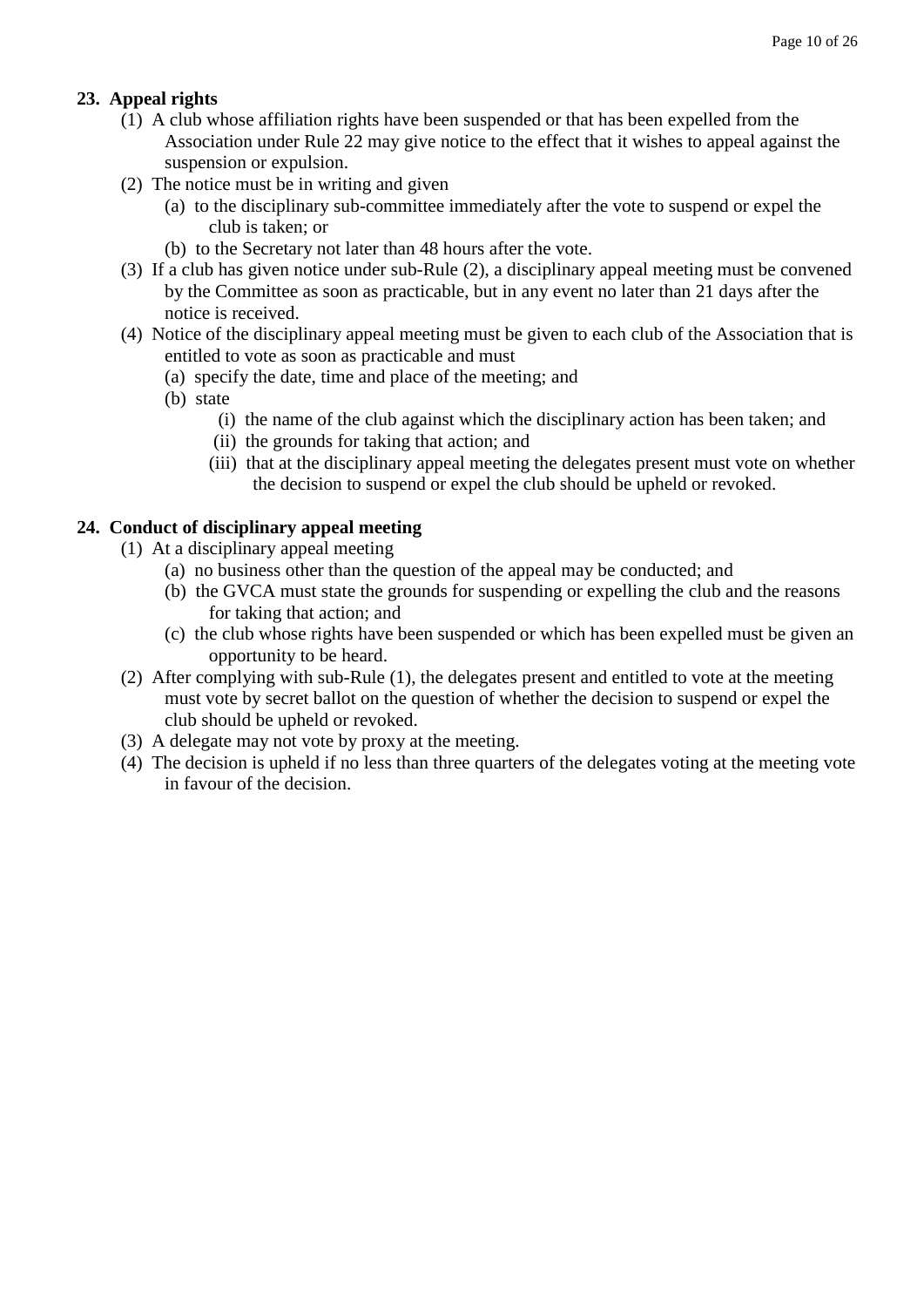# **Division 3 - Grievance procedure**

# **25. Application**

- (1) The grievance procedure set out in this Division applies to disputes under these Rules between
	- (a) a club and another club;
	- (b) a club and the Committee;
	- (c) a club and the Association.
- (2) A club must not initiate a grievance procedure in relation to a matter that is the subject of a disciplinary procedure until the disciplinary procedure has been completed.

# **26. Parties must attempt to resolve the dispute**

The parties to a dispute must attempt to resolve the dispute between themselves within 14 days of the dispute coming to the attention of each party.

# **27. Appointment of mediator**

- (1) If the parties to a dispute are unable to resolve the dispute between themselves within the time required by Rule 26, the parties must within 10 days
	- (a) notify the Committee of the dispute; and
	- (b) agree to or request the appointment of a mediator; and
	- (c) attempt in good faith to settle the dispute by mediation.
- (2) The mediator must be
	- (a) a person chosen by agreement between the parties; or
	- (b) in the absence of agreement,
		- (i) if the dispute is between a club and another club, a person appointed by the Committee; or
		- (ii) if the dispute is between a club and the Committee or the Association, a person appointed or employed by the Dispute Settlement Centre of Victoria.
- (3) A mediator appointed by the Committee may be a member or former member of an affiliated club but in any case must not be a person who
	- (a) has a personal interest in the dispute; or
	- (b) is biased in favour of or against any party.

# **28. Mediation process**

- (1) The mediator to the dispute, in conducting the mediation, must
	- (a) give each party every opportunity to be heard; and
	- (b) allow due consideration by all parties of any written statement submitted by any party; and
	- (c) ensure that natural justice is accorded to the parties throughout the mediation process.
- (2) The mediator must not determine the dispute.

# **29. Failure to resolve dispute by mediation**

If the mediation process does not resolve the dispute, the parties may seek to resolve the dispute in accordance with the Act or otherwise at law.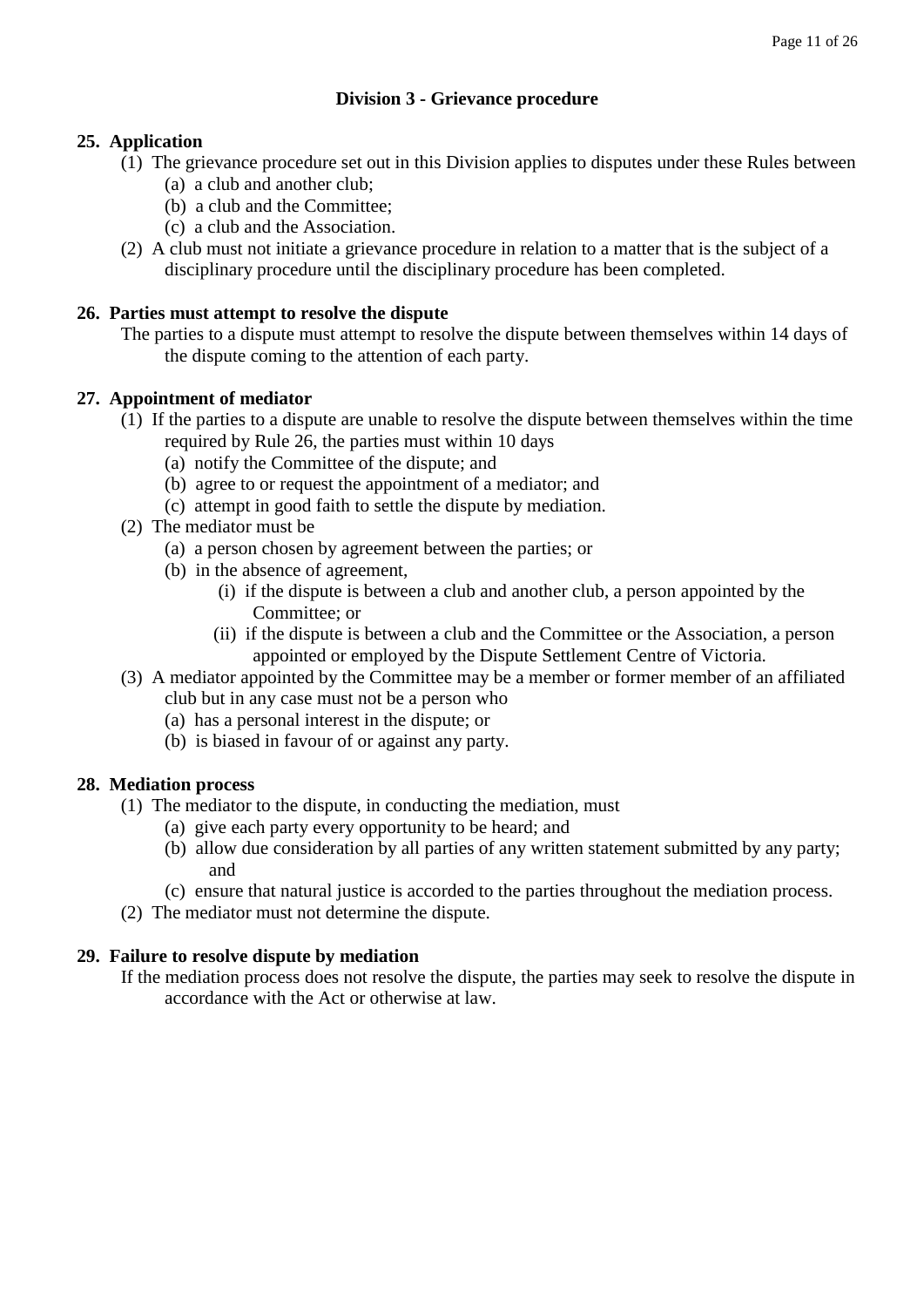# **PART 4 - GENERAL MEETINGS OF THE ASSOCIATION**

## **30. Annual general meetings**

- (1) The Association must convene an annual general meeting to be held within 5 months after the end of each financial year.
- (2) Despite sub-Rule (1), the Association may hold its first annual general meeting at any time within 18 months after its incorporation.
- (3) The Committee may determine the date, time and place of the annual general meeting.
- (4) The ordinary business of the annual general meeting is as follows
	- (a) to confirm the minutes of the previous annual general meeting and of any special general meeting held since then;
	- (b) to receive and consider
		- (i) the annual report of the Office Holders on the activities of the Association during the preceding financial year; and
		- (ii) the financial statements of the Association for the preceding financial year submitted by the Treasurer in accordance with Part 7 of the Act;
	- (c) to elect and appoint Office Holders, in accordance with Rule 44;

(f) to confirm or vary the amounts (if any) of the annual subscription and joining fee; and (g) to appoint an Auditor.

(5) The annual general meeting may also conduct any other business of which notice has been given in accordance with these Rules.

# **31. Special general meetings**

- (1) Any general meeting of the Association, other than an annual general meeting or a disciplinary appeal meeting, is a special general meeting.
- (2) The Committee may convene a special general meeting whenever it thinks fit.
- (3) A special general meeting may appoint

(a) a Pennant Secretary for each of the forms of the sport in which a pennant competition will be conducted, in accordance with Rule 49; and

(b) a Regional Director and Alternate Regional Director in the case of the absence of the Regional Director, in accordance with Rule 50.

(4) No business other than that set out in the notice under Rule 33 may be conducted at the meeting.

# **32. Special general meeting held at request of affiliates**

- (1) The Committee must convene a special general meeting if a request to do so is made in accordance with sub-Rule (2) by at least 50% of the total number of affiliated clubs.
- (2) A request for a special general meeting must
	- (a) be in writing; and
	- (b) state the business to be considered at the meeting and any resolutions to be proposed; and
	- (c) include the names and signatures of the president and secretary of the clubs requesting the meeting; and
	- (d) be given to the Secretary.
- (3) If the Committee does not convene a special general meeting within one month after the date on which the request is made, the clubs making the request (or any of them) may convene the special general meeting.
- (4) A special general meeting convened by clubs under sub-Rule (3)
	- (a) must be held within 3 months after the date on which the original request was made; and (b) may only consider the business stated in that request.
- (5) The Association must reimburse all reasonable expenses incurred by the clubs convening a special general meeting under sub-Rule (3).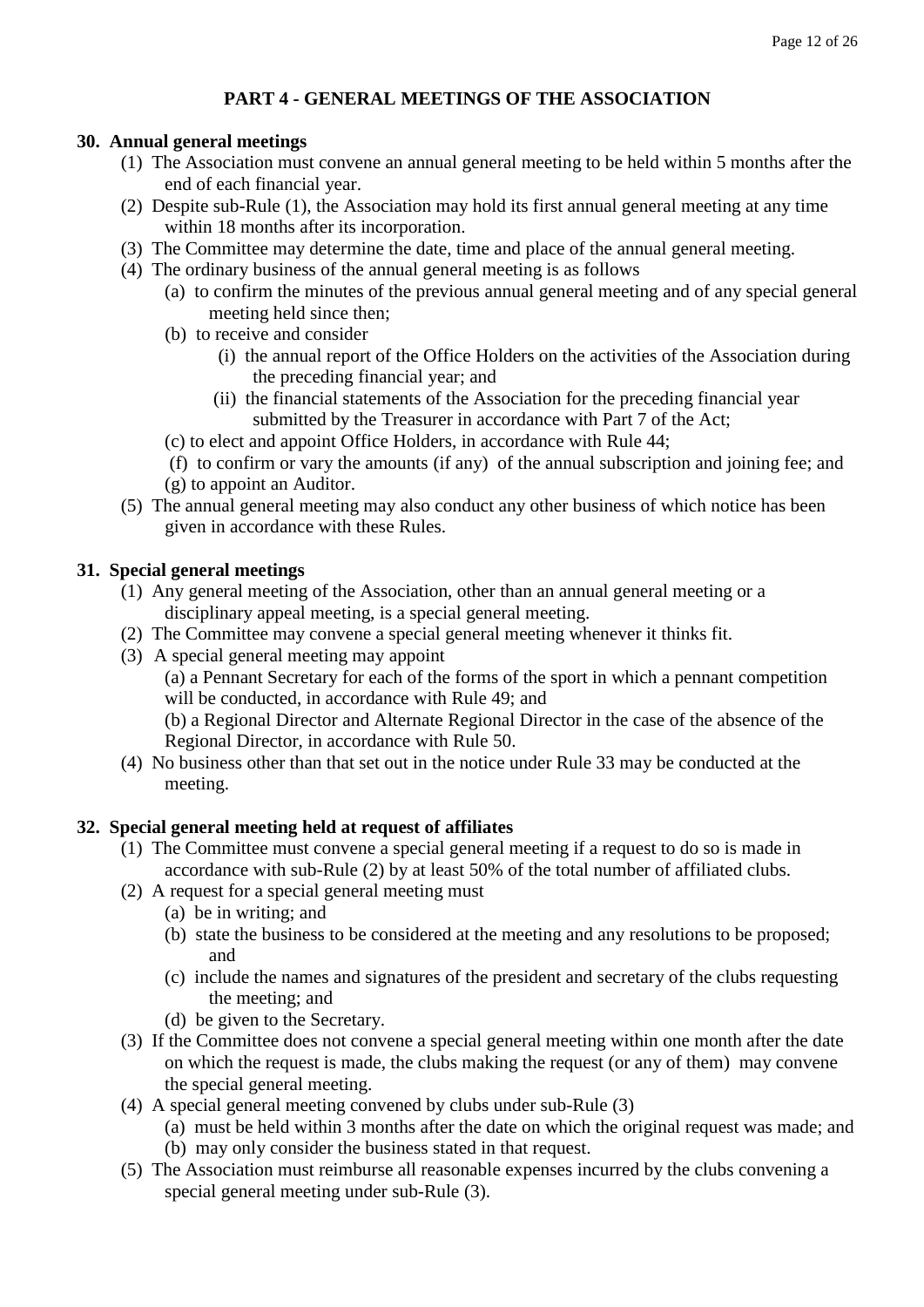# **33. Notice of general meetings**

- (1) The Secretary (or, in the case of a special general meeting convened under Rule 32(3), the clubs convening the meeting) must give to each affiliate of the Association
	- (a) at least 21 days' notice of a general meeting if a special resolution is to be proposed at the meeting; or
	- (b) at least 14 days' notice of a general meeting in any other case.
- (2) The notice must
	- (a) specify the date, time and place of the meeting; and
	- (b) indicate the general nature of each item of business to be considered at the meeting; and
	- (c) if a special resolution is to be proposed,
		- (i) state in full the proposed resolution; and
		- (ii) state the intention to propose the resolution as a special resolution; and
	- (d) comply with Rule 34(5).
- (3) This Rule does not apply to a disciplinary appeal meeting.

# **34. Proxies**

- (1) A delegate may appoint another delegate as his or her proxy to vote and speak on his or her behalf at a general meeting other than at a disciplinary appeal meeting.
- (2) The appointment of a proxy must be in writing and signed by the delegate making the appointment.
- (3) The delegate appointing the proxy may give specific directions as to how the proxy is to vote on his or her behalf, otherwise the proxy may vote on behalf of the delegate in any matter as he or she sees fit.
- (4) If the Committee has not approved a form for the appointment of a proxy, the delegate may use any other form that clearly identifies the delegate appointed as the proxy and that has been signed by the delegate appointing the proxy.
- (5) Notice of a general meeting given to a affiliate under Rule 33 must
	- (a) state that the delegate may appoint another delegate as a proxy for the meeting; and
	- (b) include a copy of any form that the Committee has approved for the appointment of a proxy.
- (6) A form appointing a proxy must be given to the Chairperson of the meeting before or at the commencement of the meeting.
- (7) A form appointing a proxy sent by post or electronically is of no effect unless it is received by the Association no later than 24 hours before the commencement of the meeting.

# **35. Use of technology**

- (1) A delegate not physically present at a general meeting may be permitted to participate in the meeting by the use of technology that allows that delegate and the other delegates present at the meeting to clearly and simultaneously communicate with each other.
- (2) For the purposes of this Part, a delegate participating in a general meeting as permitted under sub-Rule (1) is taken to be present at the meeting and, if the delegate votes at the meeting, is taken to have voted in person.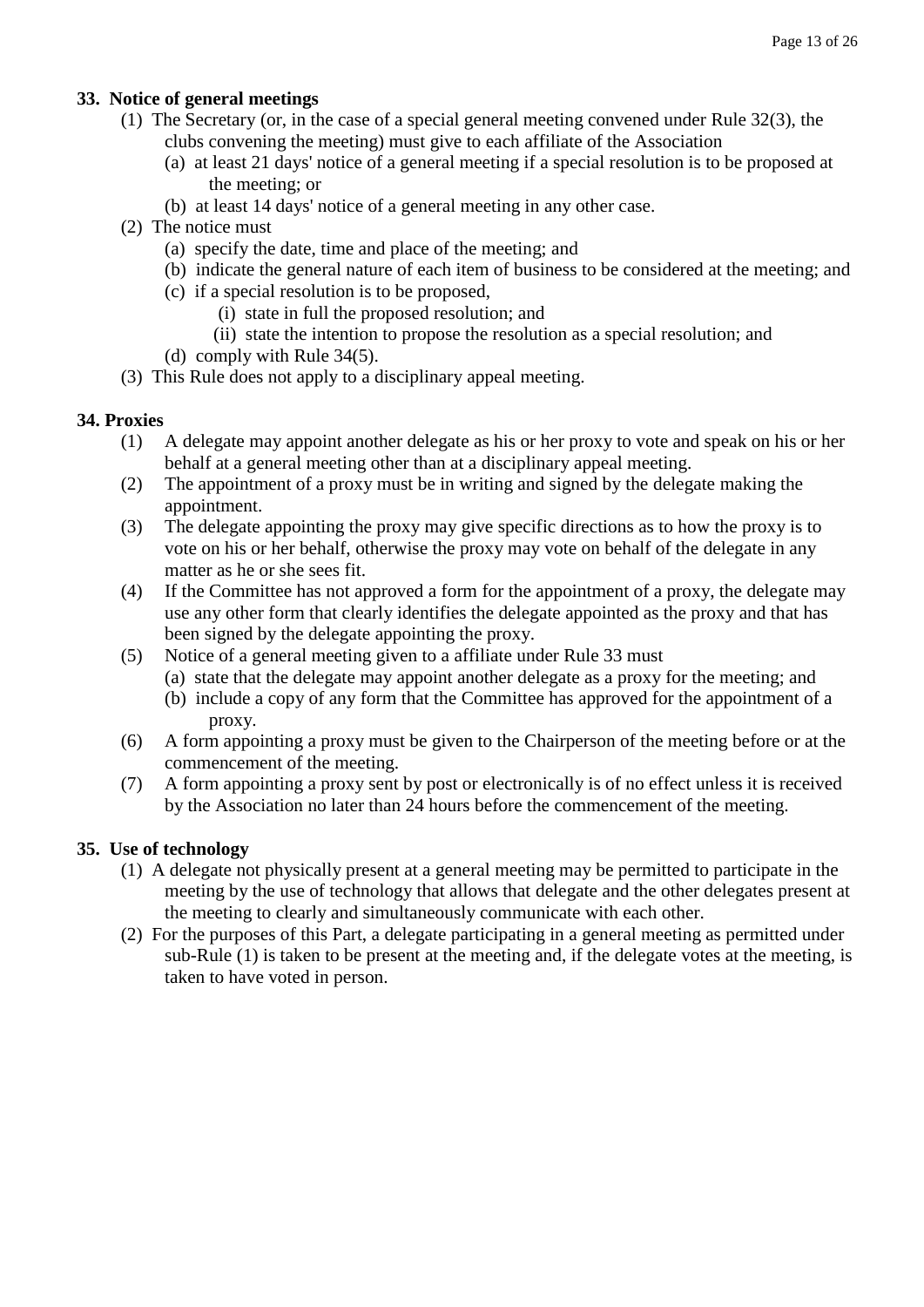# **36. Quorum at general meetings**

- (1) No business may be conducted at a general meeting unless a quorum of delegates is present.
- (2) The quorum for a general meeting is the presence (physically, by proxy or as allowed under Rule 35) of 50% of the delegates entitled to vote.
- (3) If a quorum is not present within 30 minutes after the notified commencement time of a general meeting
	- (a) in the case of a meeting convened by, or at the request of clubs under Rule 32, the meeting must be dissolved;
	- (b) in any other case
		- (i) the meeting must be adjourned to a date not more than 21 days after the adjournment; and
		- (ii) notice of the date, time and place to which the meeting is adjourned must be given at the meeting and confirmed by written notice given to all clubs as soon as practicable after the meeting.
- (4) If a quorum is not present within 30 minutes after the time to which a general meeting has been adjourned under sub-Rule (3)(b), the clubs present at the meeting (if not fewer than four) may proceed with the business of the meeting as if a quorum were present.

# **37. Adjournment of general meeting**

- (1) The Chairperson of a general meeting at which a quorum is present may, with the consent of a majority of delegates present at the meeting, adjourn the meeting to another time at the same place or at another place.
- (2) Without limiting sub-Rule (1), a meeting may be adjourned
	- (a) if there is insufficient time to deal with the business at hand; or
	- (b) to give the clubs more time to consider an item of business.
- (3) No business may be conducted on the resumption of an adjourned meeting other than the business that remained unfinished when the meeting was adjourned.
- (4) Notice of the adjournment of a meeting under this Rule is not required unless the meeting is adjourned for 14 days or more, in which case notice of the meeting must be given in accordance with Rule 33.

# **38. Voting at general meeting**

- (1) On any question arising at a general meeting
	- (a) subject to sub-Rule (3), each affiliated club is entitled to appoint two delegates, who, in turn, are entitled to one vote each; and
	- (b) delegates may vote personally or by proxy; and
	- (c) except in the case of a special resolution, the question must be decided on a majority of votes.
- (2) If votes are divided equally on a question, the Chairperson of the meeting has a second or casting vote.
- (3) If the question is whether or not to confirm the minutes of a previous meeting, only delegates who were present at that meeting may vote.
- (4) This Rule does not apply to a vote at a disciplinary appeal meeting conducted under Rule 24.

# **39. Special resolutions**

A special resolution is passed if not less than three quarters of the delegates voting at a general meeting (whether in person or by proxy) vote in favour of the resolution.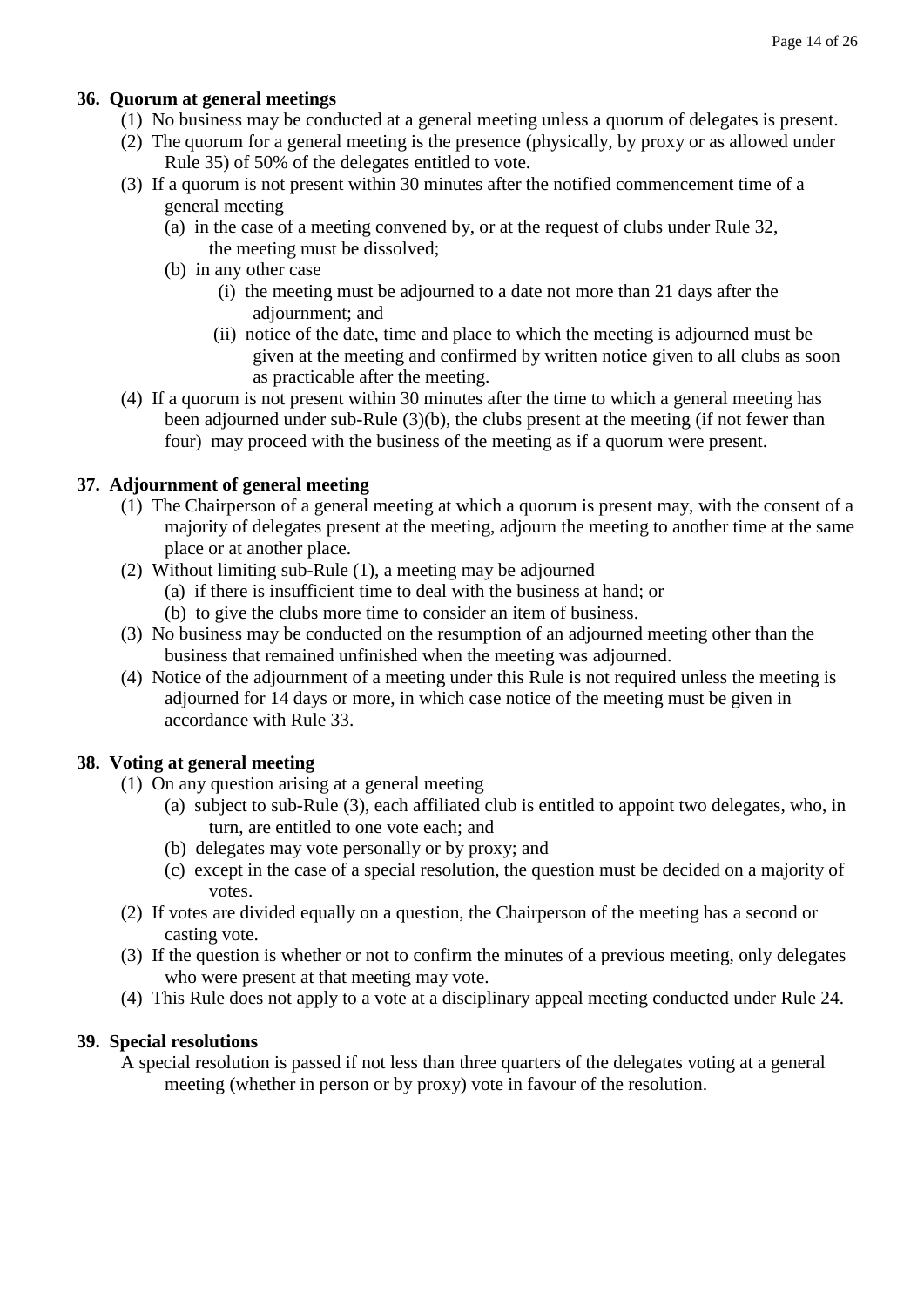#### **40. Determining whether resolution carried**

- (1) Subject to subsection (2), the Chairperson of a general meeting may, on the basis of a show of hands, declare that a resolution has been
	- (a) carried; or
	- (b) carried unanimously; or
	- (c) carried by a particular majority; or
	- (d) lost,

and an entry to that effect in the minutes of the meeting is conclusive proof of that fact.

- (2) If a poll (where votes are cast in writing) is demanded by three or more affiliates on any question,
	- (a) the poll must be taken at the meeting in the manner determined by the Chairperson of the meeting; and
	- (b) the Chairperson must declare the result of the resolution on the basis of the poll.
- (3) A poll demanded on the election of the Chairperson or on a question of an adjournment must be taken immediately.
- (4) A poll demanded on any other question must be taken before the close of the meeting at a time determined by the Chairperson.

#### **41. Minutes of general meeting**

- (1) The Committee must ensure that minutes are taken and kept of each general meeting.
- (2) The minutes must record the business considered at the meeting, any resolution on which a vote is taken and the result of the vote.
- (3) In addition, the minutes of each annual general meeting must include
	- (a) the names of the delegates attending the meeting; and
	- (b) proxy forms given to the Chairperson of the meeting under Rule 34(6) ; and
	- (c) the financial statements submitted to the affiliates in accordance with Rule  $30(4)(b)(ii)$ ; and
	- (d) the certificate signed by two Office Holders certifying that the financial statements give a true and fair view of the financial position and performance of the Association; and
		- (e) any audited accounts and auditor's report or report of a review accompanying the financial statements that are required under the Act.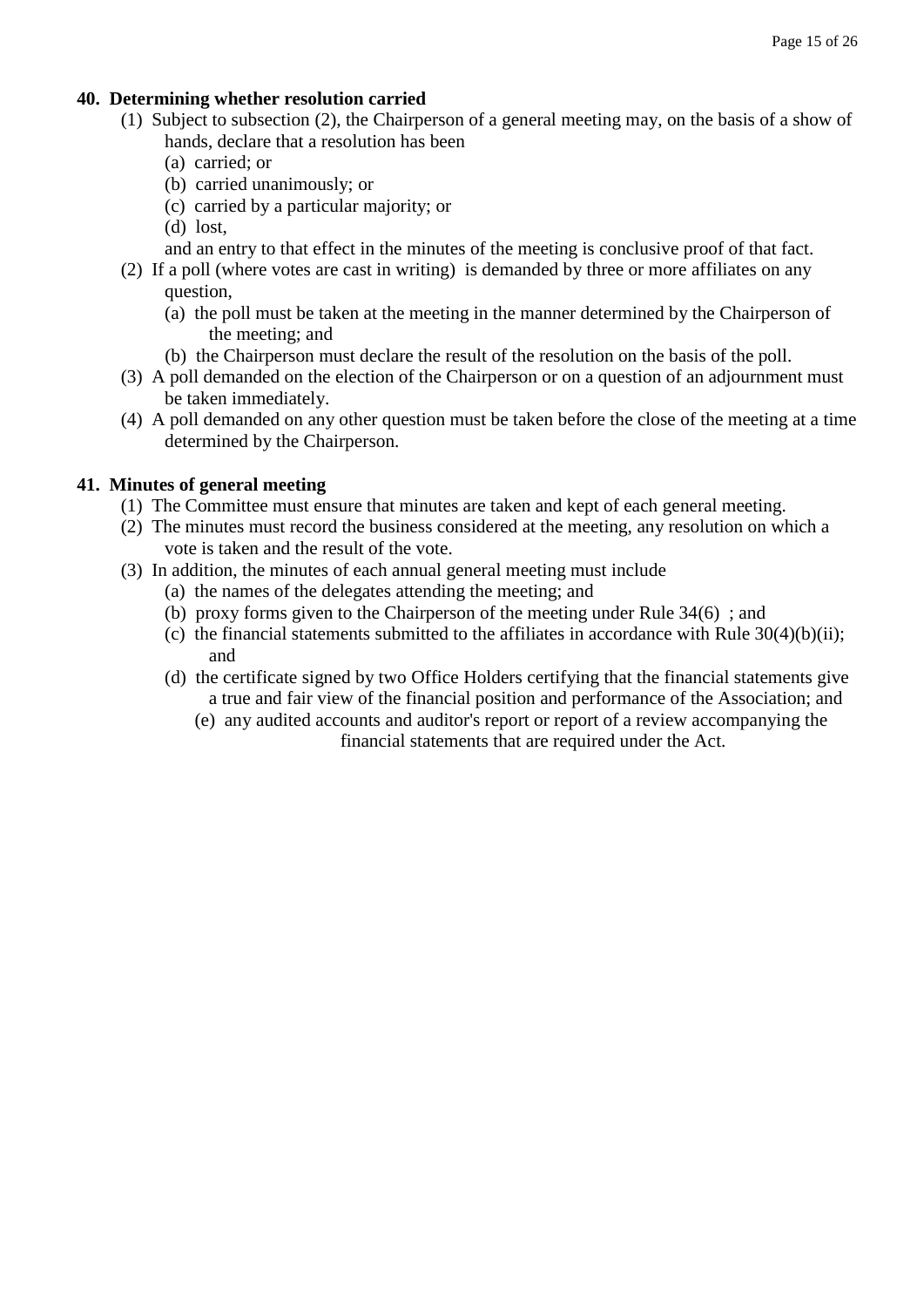#### **PART 5 - COMMITTEE**

#### **Division 1 - Powers of Committee**

#### **42. Role and powers**

- (1) The business of the Association must be managed by or under the direction of a Committee.
- (2) The Committee may exercise all the powers of the Association except those powers that these Rules or the Act require to be exercised by general meetings of delegates from the clubs affiliated with the Association.
- (3) The Committee may
	- (a) appoint and remove staff;
	- (b) establish sub-committees consisting of any GVCA affiliated club members, with terms of reference it considers appropriate.

#### **43. Delegation**

- (1) The Committee may delegate to a member of the Committee or a sub-committee any of its powers and functions other than
	- (a) this power of delegation; or
	- (b) a duty imposed on the Committee by the Act or any other law.
- (2) The delegation must be in writing and may be subject to the conditions and limitations the Committee considers appropriate.
- (3) The Committee may, in writing, revoke a delegation wholly or in part.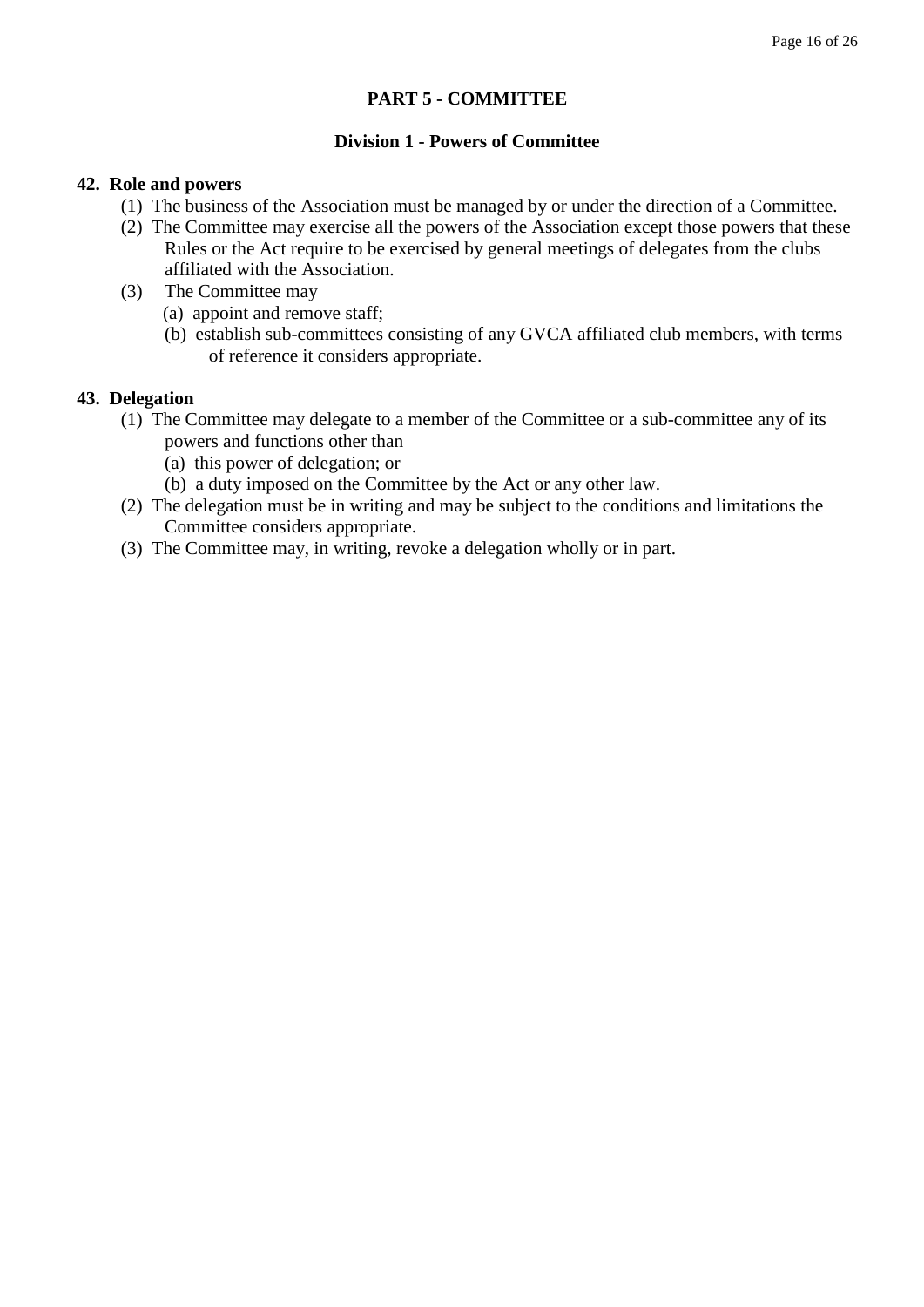# **Division 2 - Composition of Committee and duties of Committee members and appointees**

## **44. Composition of the Committee**

The Committee of the GVCA shall be the elected Office Holders comprising

- (a) a President; and
- (b) a Vice-President; and
- (c) a Secretary; and
- (d) a Treasurer.

## **45. General Duties (Committee)**

- (1) As soon as practicable after being elected or appointed, each Committee member must become familiar with these Rules and the Act.
- (2) The Committee is collectively responsible for ensuring that the Association complies with the Act and that individual members of the Committee comply with these Rules.
- (3) Committee members must exercise their powers and discharge their duties with reasonable care and diligence.
- (4) Committee members must exercise their powers and discharge their duties
	- (a) in good faith in the best interests of the Association; and
	- (b) for a proper purpose.
- (5) Committee members and former Committee members must not make improper use of
	- (a) their position; or
	- (b) information acquired by virtue of holding their position so as to gain an advantage for themselves or any other person or to cause detriment to the Association.
- (6) In addition to any duties imposed by these Rules, a Committee member must perform any other duties imposed from time to time by resolution at a general meeting.

## **46. President and Vice-President (Committee)**

- (1) Subject to sub-Rule (2), the President or, in the President's absence, the Vice-President is the Chairperson for any general meetings and for any Committee meetings.
- (2) If the President and the Vice-President are both absent, or are unable to preside, the Chairperson of the meeting must be:
	- (a) in the case of a general meeting, a delegate elected by the other delegates present; or
	- (b) in the case of a Committee meeting, a Committee member elected by the other Committee members present.

# **47. Secretary (Committee)**

- (1) The Secretary must perform any duty or function required under the Act to be performed by the secretary of an incorporated association.
- (2) The Secretary must
	- (a) maintain the register of clubs in accordance with Rule 18; and
	- (b) keep custody of the common seal (if any) of the Association and, except for the financial records referred to in Rule 70(3), all books, documents and securities of the Association in accordance with Rules 72 and 75; and
	- (c) subject to the Act and these Rules, provide properly appointed club representatives with access to the register of members, the minutes of general meetings and other books and documents;
	- (d) provide copies of the minutes of any meeting to appropriate Committee members, GVCA delegates and club secretaries within 14 days of the date of the meeting; and
	- (d) perform any other duty or function imposed on the Secretary by these Rules.
- (3) The Secretary must give to the Registrar notice of his or her appointment within 14 days after the appointment.
- (4) The Secretary must advise the Victorian Croquet Association of the appointment of the Regional Director at least 21 days before the next Victorian Croquet Association annual general meeting.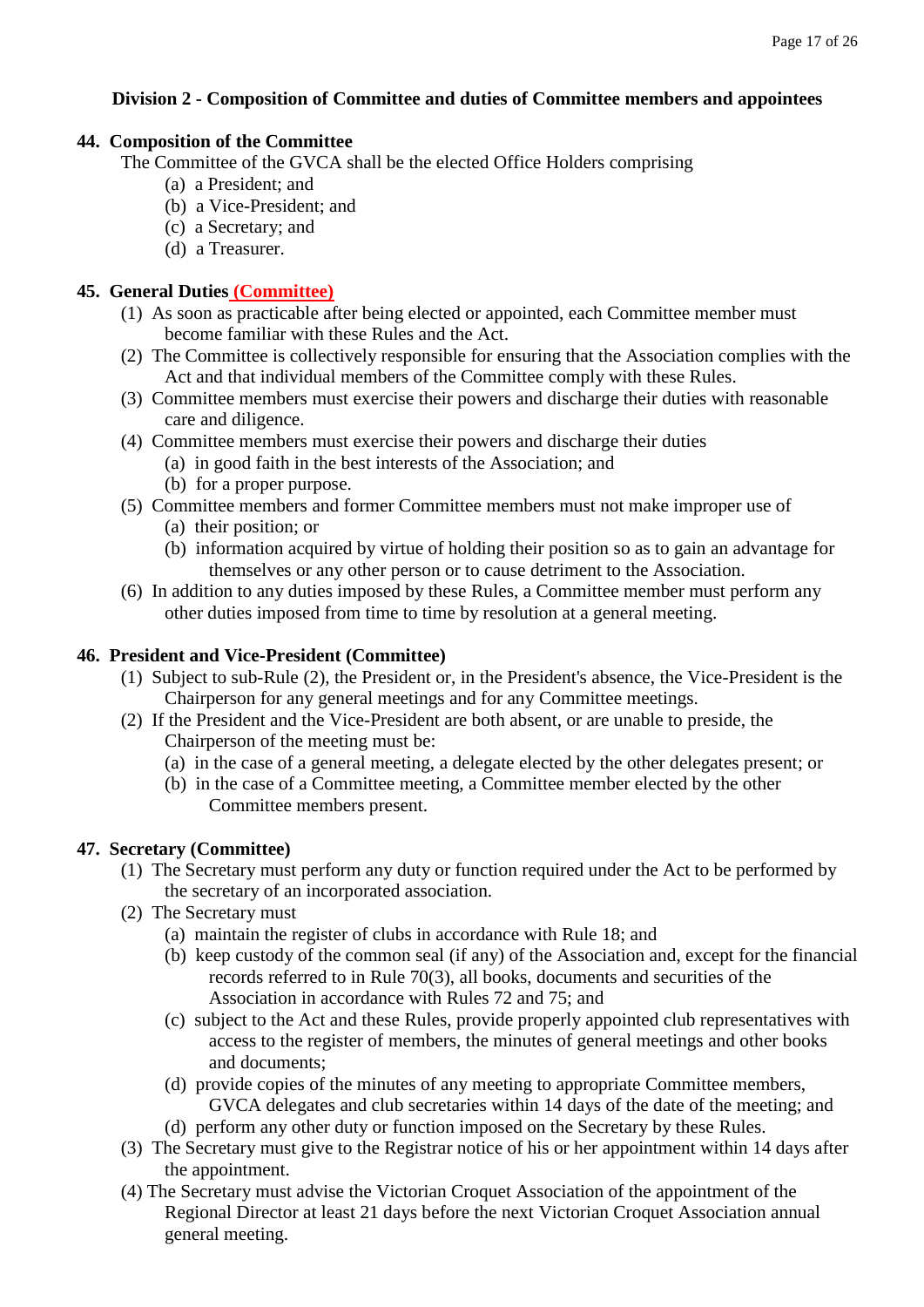# **48. Treasurer (Committee)**

- (1) The Treasurer must
	- (a) receive all moneys paid to or received by the Association and issue receipts for those moneys in the name of the Association; and
	- (b) ensure that all moneys received are paid into the account of the Association within 5 working days after receipt; and
	- (c) make any payments authorised by a general meeting of the Association from the Association's funds; and
	- (d) ensure that cheques and other forms of payment that are in use from time to time (eg electronic banking) are signed or otherwise authorised by at least two Committee members.
- (2) The Treasurer must
	- (a) ensure that the financial records of the Association are kept in accordance with the Act; and
	- (b) co-ordinate the preparation and audit of the financial statements of the Association prior to their submission to the annual general meeting of the Association.
- (3) The Treasurer must ensure that at least one other Committee member as determined by the Committee from time to time has access to the accounts and financial records of the Association.

#### **49. Pennant Secretaries (appointees)**

The Pennant Secretaries must do all things necessary for the smooth running of GVCA pennant competitions according to the bylaws of the Association.

#### **50. Regional Directors (appointees)**

- (1) The Regional Director shall be
	- (a) appointed for a term of two years in accordance with Victorian Croquet Association policy; and
	- (b) delegated to represent the GVCA at Victorian Croquet Association Council level.
- (2) An Alternate Regional Director shall be appointed at the same time and for the same period as the Regional Director and shall represent the GVCA at Victorian Croquet Association Council level in the absence of the Regional Director.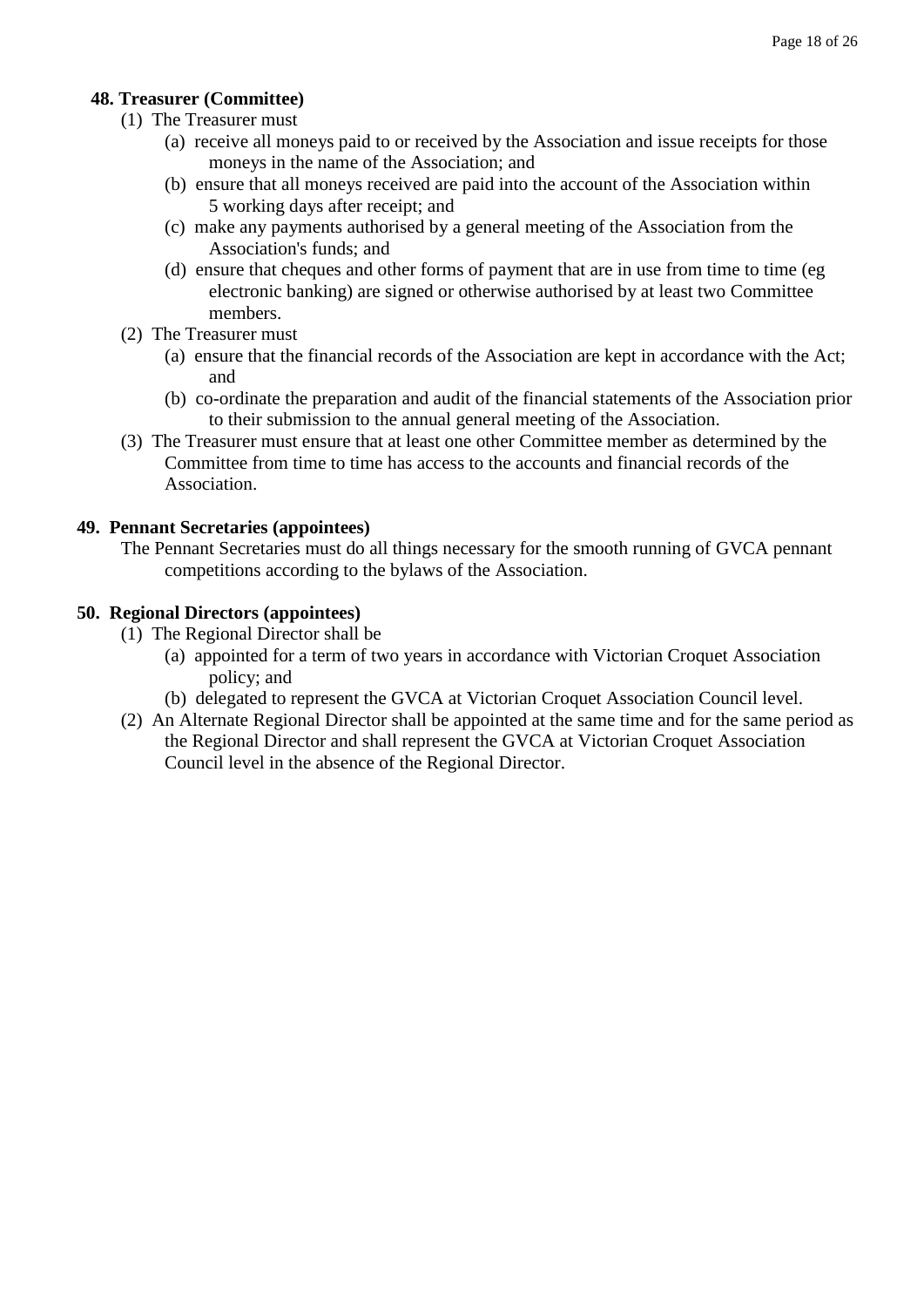#### **Division 3 - Election of Committee members and tenure of office**

#### **51. Who is eligible to be a Committee member**

A person is eligible to be elected or appointed as a Committee member if the person

- (a) is 18 years or over; and
- (b) is a financial member of a club entitled to vote at a general meeting.

## **52. Positions to be declared vacant**

- (1) This Rule applies to
	- (a) the first annual general meeting of the Association after its incorporation; or
	- (b) any subsequent annual general meeting of the Association, after the annual report and financial statements of the Association have been received.
- (2) The Chairperson of the meeting must declare all positions on the Committee vacant and hold elections for those positions in accordance with Rules 51 to 55.

#### **53. Nominations**

- (1) Prior to the election of each position, the Chairperson of the meeting must call for nominations to fill that position.
- (2) Nomination of candidates may be made by any financial member of any club affiliated with the Association.
- (3) A nominee's consent must be obtained prior to making the nomination.
- (4) A person who is nominated for a position and fails to be elected to that position may be nominated for any other position for which an election has yet to be held.

#### **54. Election of Committee**

- (1) At the annual general meeting, separate elections must be held for each of the following positions -
	- (a) President;
	- (b) Vice-President;
	- (c) Secretary;
	- (d) Treasurer.
- (2) If only one person is nominated for the position, the Chairperson of the meeting must declare the person elected to the position.
- (3) If more than one person is nominated, a ballot must be held in accordance with Rule 55.
- (4) On his or her election, the new President may take over as Chairperson of the meeting.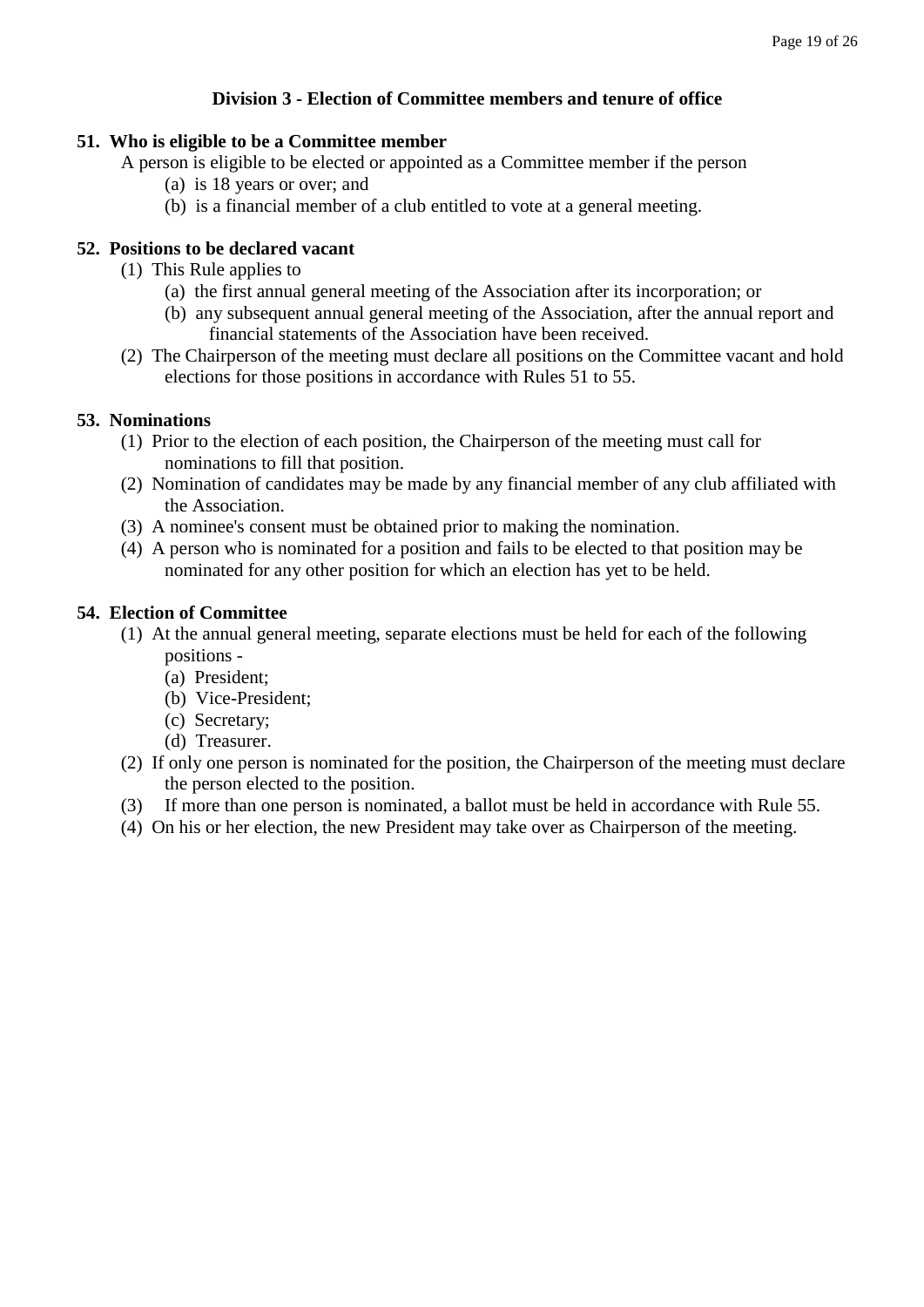# **55. Ballot**

- (1) If a ballot is required for the election for a position, the Chairperson of the meeting must appoint a delegate to act as returning officer to conduct the ballot.
- (2) The returning officer must not be a delegate nominated for the position.
- (3) Before the ballot is taken, each candidate may make a short speech in support of his or her election.
- (4) The election must be by secret ballot.
- (5) The returning officer must give a blank piece of paper to
	- (a) each delegate present in person; and
	- (b) each proxy appointed by a delegate.
- (6) If the ballot is for a single position, the voter must write on the ballot paper the name of the candidate for whom they wish to vote.
- (7) If the ballot is for more than one position
	- (a) the voter must write on the ballot paper the name of each candidate for whom they wish to vote;
	- (b) the voter must not write the names of more candidates than the number to be elected.
- (8) Ballot papers that do not comply with sub-Rule (7)(b) are not to be counted.
- (9) Each ballot paper on which the name of a candidate has been written counts as one vote for that candidate.
- (10) The returning officer must declare elected the candidate or, in the case of an election for more than one position, the candidates who received the most votes.
- (11) If the returning officer is unable to declare the result of an election under sub-Rule (10)
	- because 2 or more candidates received the same number of votes, the returning officer must (a) conduct a further election for the position in accordance with sub-Rules (4) to (10) to
	- decide which of those candidates is to be elected; or
	- (b) with the agreement of those candidates, decide by lot which of them is to be elected.

# **56. Term of office**

- (1) Subject to sub-Rule (3) and Rule 58, a Committee member holds office until the positions of the Committee are declared vacant at the next annual general meeting.
- (2) A Committee member may be re-elected.
- (3) A general meeting of the Association may
	- (a) by special resolution remove a Committee member from office; and
	- (b) elect an eligible person to fill the vacant position in accordance with this Division.
- (4) A member who is the subject of a proposed special resolution under sub-Rule (3)(a) may make representations in writing to the Secretary or President of the Association (not exceeding a reasonable length) and may request that the representations be provided to the clubs affiliated with the Association.
- (5) The Secretary or the President may give a copy of the representations to each club affiliated with the Association or, if they are not so given, the club may require that they be read out at the meeting at which the special resolution is to be proposed.

# **57. Vacation of office**

- (1) A Committee member may resign from the Committee by written notice addressed to the Committee.
- (2) A person ceases to be a Committee member if he or she
	- (a) ceases to be an eligible member of the Committee under the terms of Rule 51; or
	- (b) fails to attend three consecutive Committee meetings (other than special or urgent Committee meetings) without leave of absence under Rule 69; or
	- (c) otherwise ceases to be a Committee member by operation of section 78 of the Act.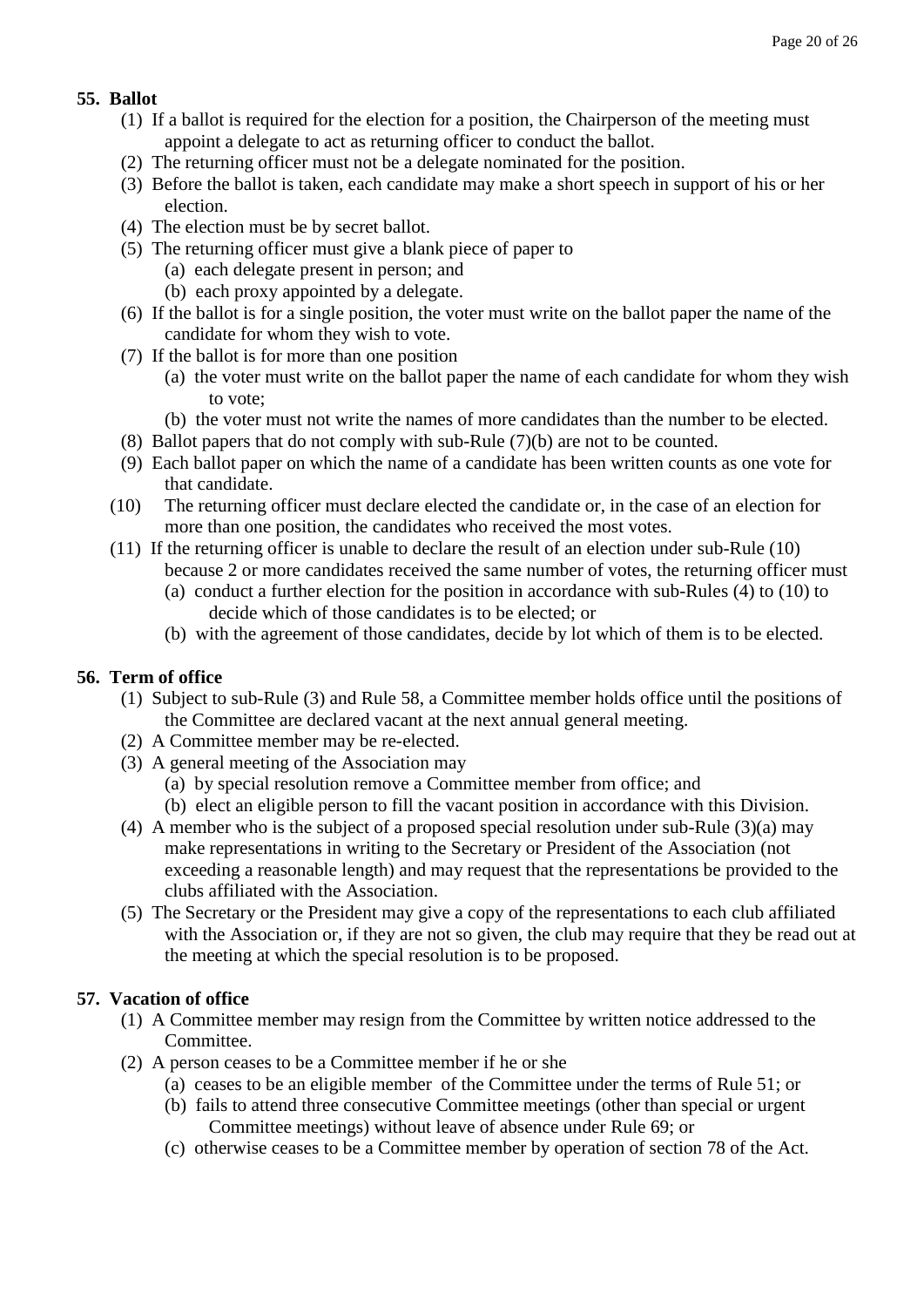#### **58. Filling casual vacancies**

- (1) The Committee may appoint an eligible member of any GVCA club to fill a position on the Committee that
	- (a) has become vacant under Rule 57; or
	- (b) was not filled at the last annual general meeting.
- (2) If the position of Secretary becomes vacant, the Committee must appoint a member to the position within 14 days after the vacancy arises.
- (3) Rule 56 applies to any Committee member appointed by the Committee under sub-Rules (1) or (2).
- (4) The Committee may continue to act despite any vacancy in its membership.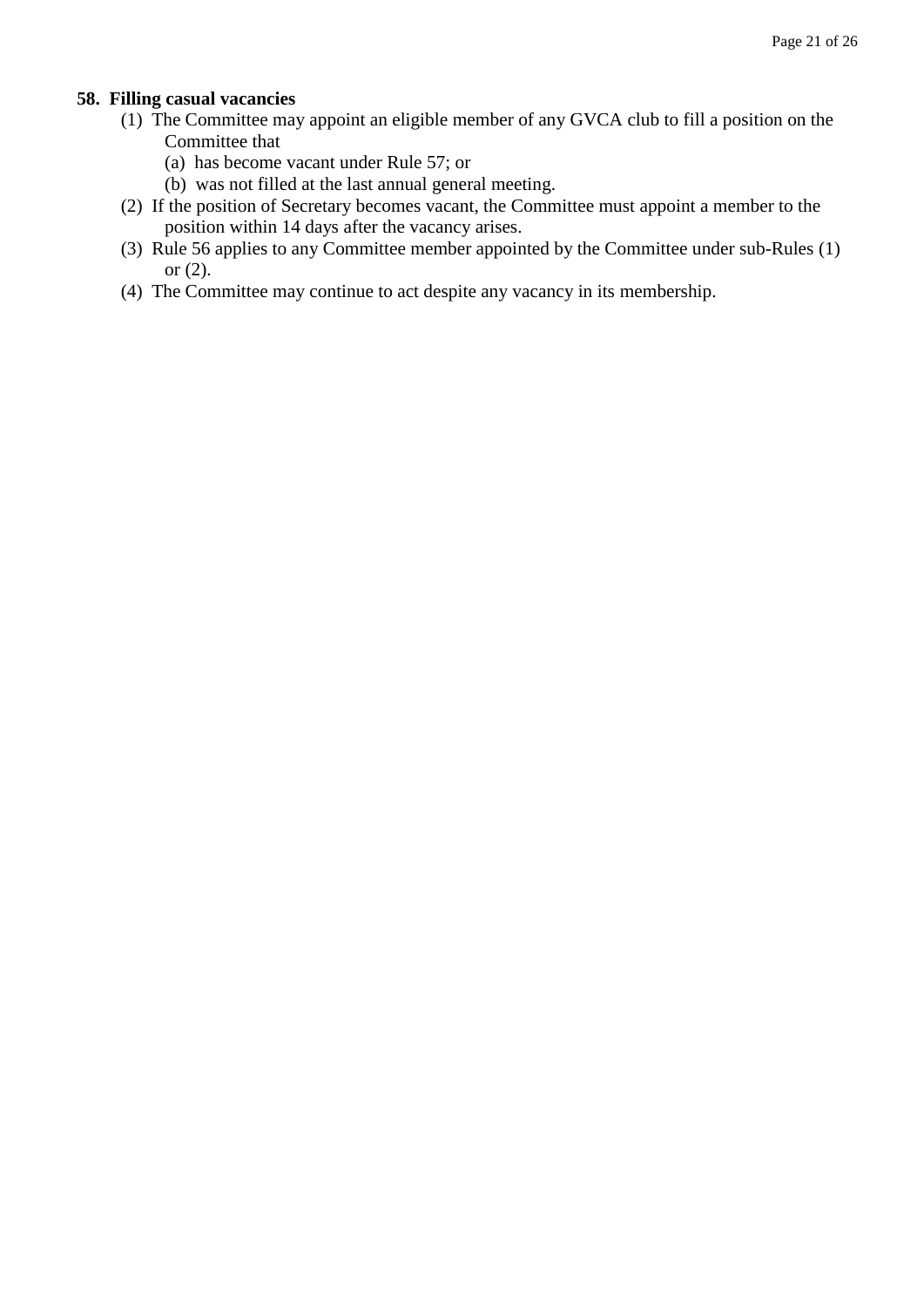# **Division 4 - Meetings of Committee**

#### **59. Meetings of Committee**

- (1) The Committee must meet at least 4 times in each year at the dates, times and places determined by the Committee.
- (2) The date, time and place of the first Committee meeting must be determined by the affiliates of the Committee as soon as practicable after the annual general meeting.
- (3) Special Committee meetings may be convened by the President or by any three members of the Committee.

#### **60. Notice of meetings**

- (1) Notice of each Committee meeting must be given to each Committee member no later than 7 days before the date of the meeting.
- (2) Notice may be given of more than one Committee meeting at the same time.
- (3) The notice must state the date, time and place of the meeting.
- (4) If a special Committee meeting is convened, the notice must include the general nature of the business to be conducted.
- (5) The only business that may be conducted at the meeting is the business for which the meeting is convened.

#### **61. Urgent meetings**

- (1) In cases of urgency, a meeting can be held without notice being given in accordance with Rule 60 provided that as much notice as practicable is given to each Committee member by the quickest means practicable.
- (2) Any resolution made at the meeting must be passed by an absolute majority of the Committee.
- (3) The only business that may be conducted at an urgent meeting is the business for which the meeting is convened.

#### **62. Procedure and order of business**

- (1) The procedure to be followed at a meeting of a Committee must be determined from time to time by the Committee.
- (2) The order of business may be determined by the members present at the meeting.

#### **63. Use of technology**

- (1) A Committee member who is not physically present at a Committee meeting may participate in the meeting by the use of technology that allows that Committee member and the Committee members present at the meeting to clearly and simultaneously communicate with each other.
- (2) For the purposes of this Part, a Committee member participating in a Committee meeting as permitted under sub-Rule (1) is taken to be present at the meeting and, if the member votes at the meeting, is taken to have voted in person.

#### **64. Quorum**

- (1) No business may be conducted at any meeting unless a quorum is present.
- (2) The quorum for a Committee meeting is three members of the Committee;
- (3) If a quorum is not present within 30 minutes after the notified commencement time of a meeting,
	- (a) in the case of a special meeting, the meeting lapses;
	- (b) in any other case, the meeting must be adjourned to a date no later than 14 days after the adjournment and notice of the time, date and place to which the meeting is adjourned must be given in accordance with Rule 60.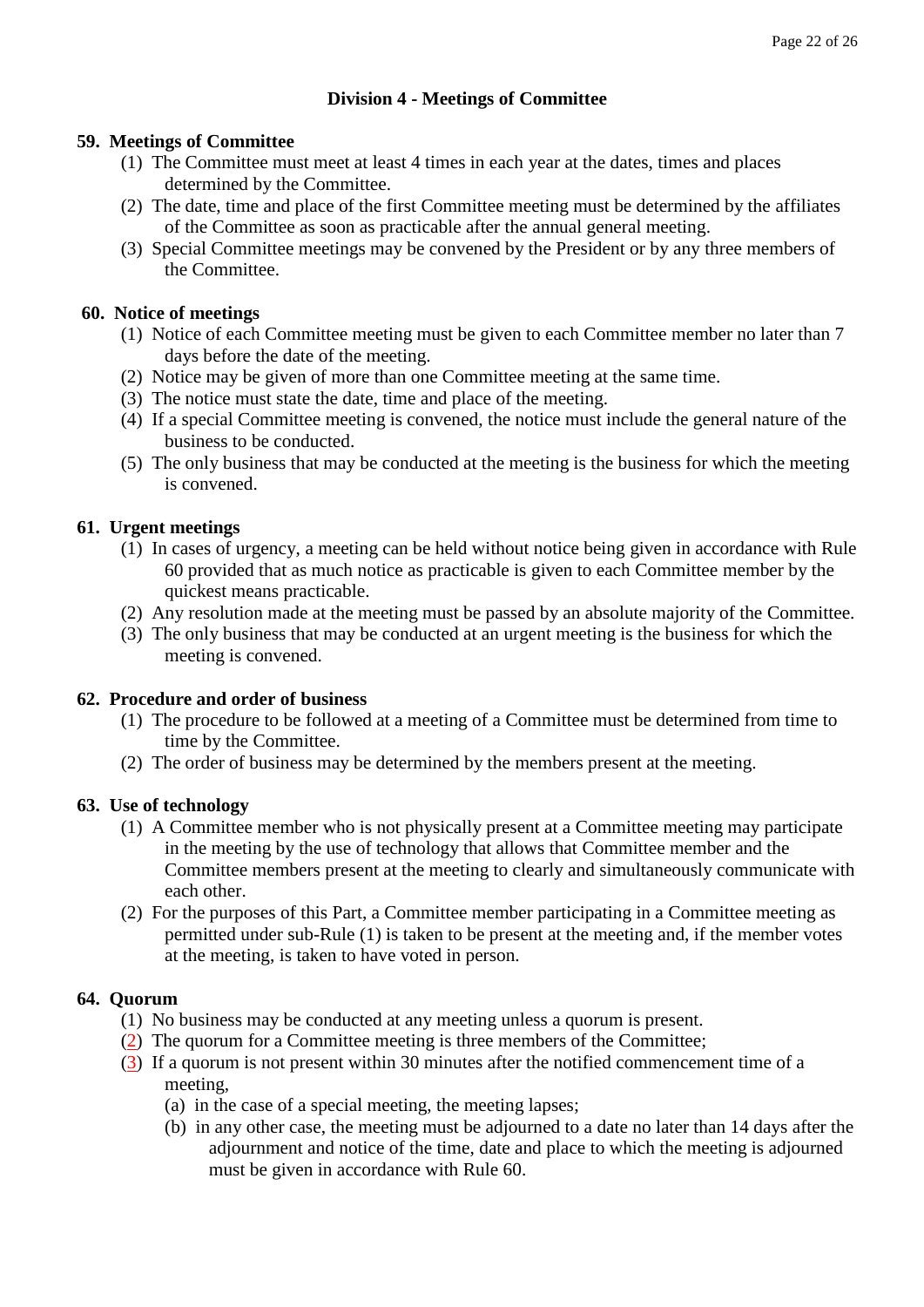# **65. Voting**

- (1) On any question arising at a Committee meeting, each Committee member has one vote.
- (2) A motion is carried if a majority of Committee members present at the meeting vote in favour of the motion.
- (3) Sub-Rule (2) does not apply to any motion or question which is required by these Rules to be passed by an absolute majority.
- (4) If votes are divided equally on a question, the Chairperson of the meeting has a second or casting vote.
- (5) Voting by proxy is not permitted.

# **66. Conflict of interest**

- (1) A Committee member having a material personal interest in a matter being considered at a Committee meeting must disclose the nature and extent of that interest to the Committee.
- (2) The Committee member/s concerned
	- (a) must not be present while the matter is being considered at the meeting; and
	- (b) must not vote on the matter.
- (3) This Rule does not apply to a material personal interest
	- (a) that exists only because the member belongs to a group of persons for whose benefit the Association is established; or
	- (b) that the member has in common with all, or a substantial proportion of, the members of the Association.

#### **67. Minutes of meeting**

- (1) The Committee must ensure that minutes are taken and kept of each Committee meeting.
- (2) The minutes must record the following
	- (a) the names of the members in attendance at the meeting;
	- (b) the business considered at the meeting;
	- (c) any resolution on which a vote is taken and the result of the vote;
	- (d) any material personal interest disclosed under Rule 66.

# **68. Leave of absence**

- (1) The Committee may grant a Committee member leave of absence from Committee meetings for a period not exceeding 3 months.
- (2) The Committee must not grant leave of absence retrospectively unless it is satisfied that it was not feasible for the Committee member to seek the leave in advance.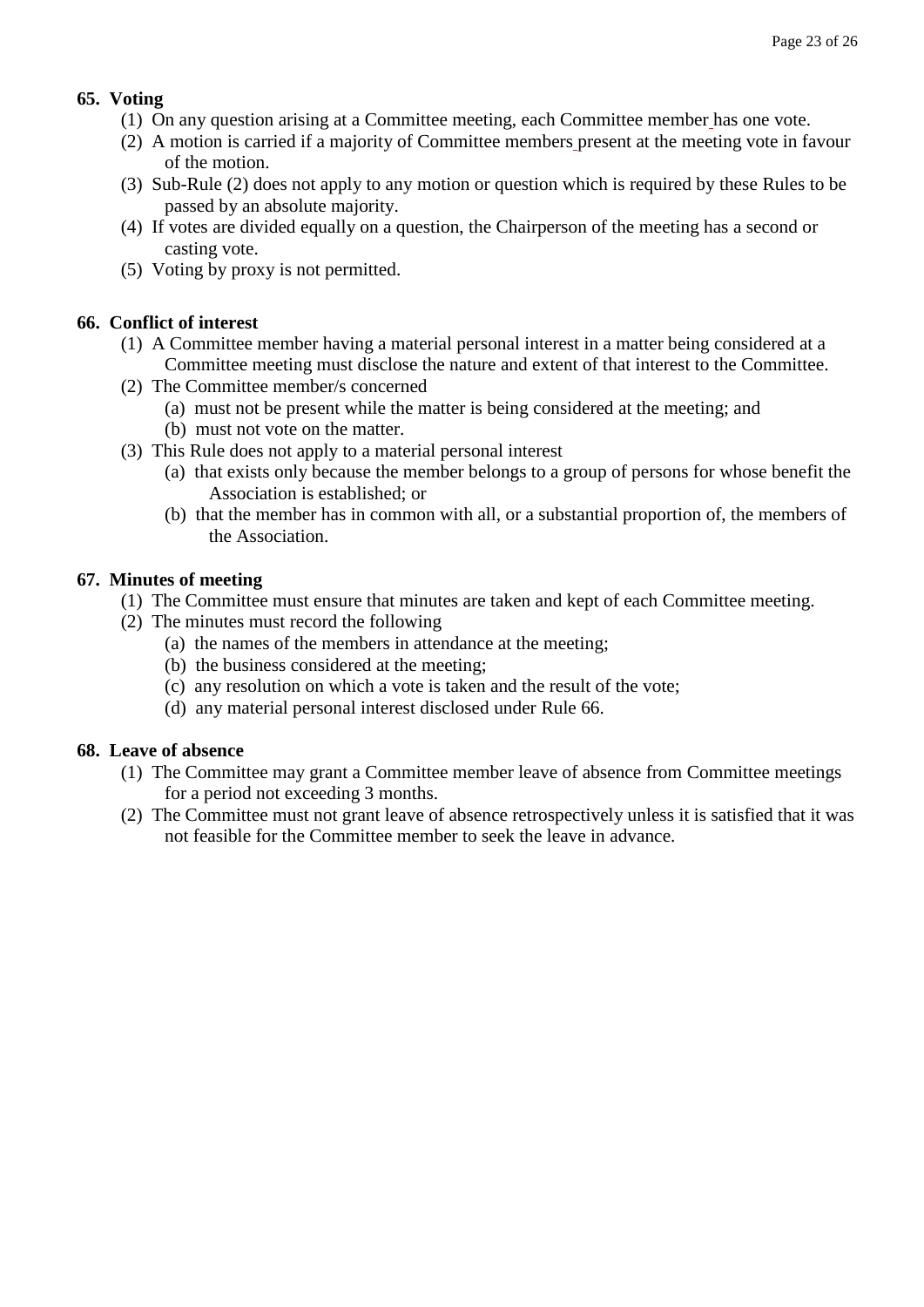# **PART 6 - FINANCIAL MATTERS**

#### **69. Source of funds**

The funds of the Association may be derived from joining fees, annual subscriptions, donations, fund-raising activities, grants, interest and any other sources approved by the Committee.

# **70. Management of funds**

- (1) The Association must open an account or accounts with a financial institution from which all expenditure of the Association is made and into which all of the Association's revenue is deposited.
- (2) Subject to any restrictions imposed by a general meeting of the Association, the GVCA may approve expenditure on behalf of the Association.
- (3) The GVCA may authorise the Treasurer to expend funds on behalf of the Association (including by electronic funds transfer) up to a specified limit without requiring approval from the GVCA for each item on which the funds are expended.
- (4) All cheques, drafts, bills of exchange, promissory notes and other negotiable instruments must be signed or otherwise authorised by two Committee members.
- (5) All funds of the Association must be deposited into the financial account of the Association no later than 5 working days after receipt.
- (6) With the approval of the GVCA, the Treasurer may maintain a cash float provided that all money paid from or paid into the float is accurately recorded at the time of the transaction.

# **71. Financial records**

- (1) The Association must keep financial records that
	- (a) correctly record and explain its transactions, financial position and performance; and
	- (b) enable financial statements to be prepared as required by the Act.
- (2) The Association must retain the financial records for 7 years after the transactions covered by the records are completed.
- (3) The Treasurer must keep in his or her custody, or under his or her control
	- (a) the financial records for the current financial year; and
	- (b) any other financial records as authorised by the GVCA.

# **72. Financial statements**

- (1) For each financial year, the Committee must ensure that the requirements under the Act relating to the financial statements of the Association are met.
- (2) Without limiting sub-Rule (1), those requirements include
	- (a) the preparation of the financial statements;
	- (b) if required, the review or auditing of the financial statements;
	- (c) the certification of the financial statements by the Committee;
	- (d) the submission of the financial statements to the annual general meeting of the Association;
	- (e) the lodgement with the Registrar of the financial statements and accompanying reports, certificates, statements and fee.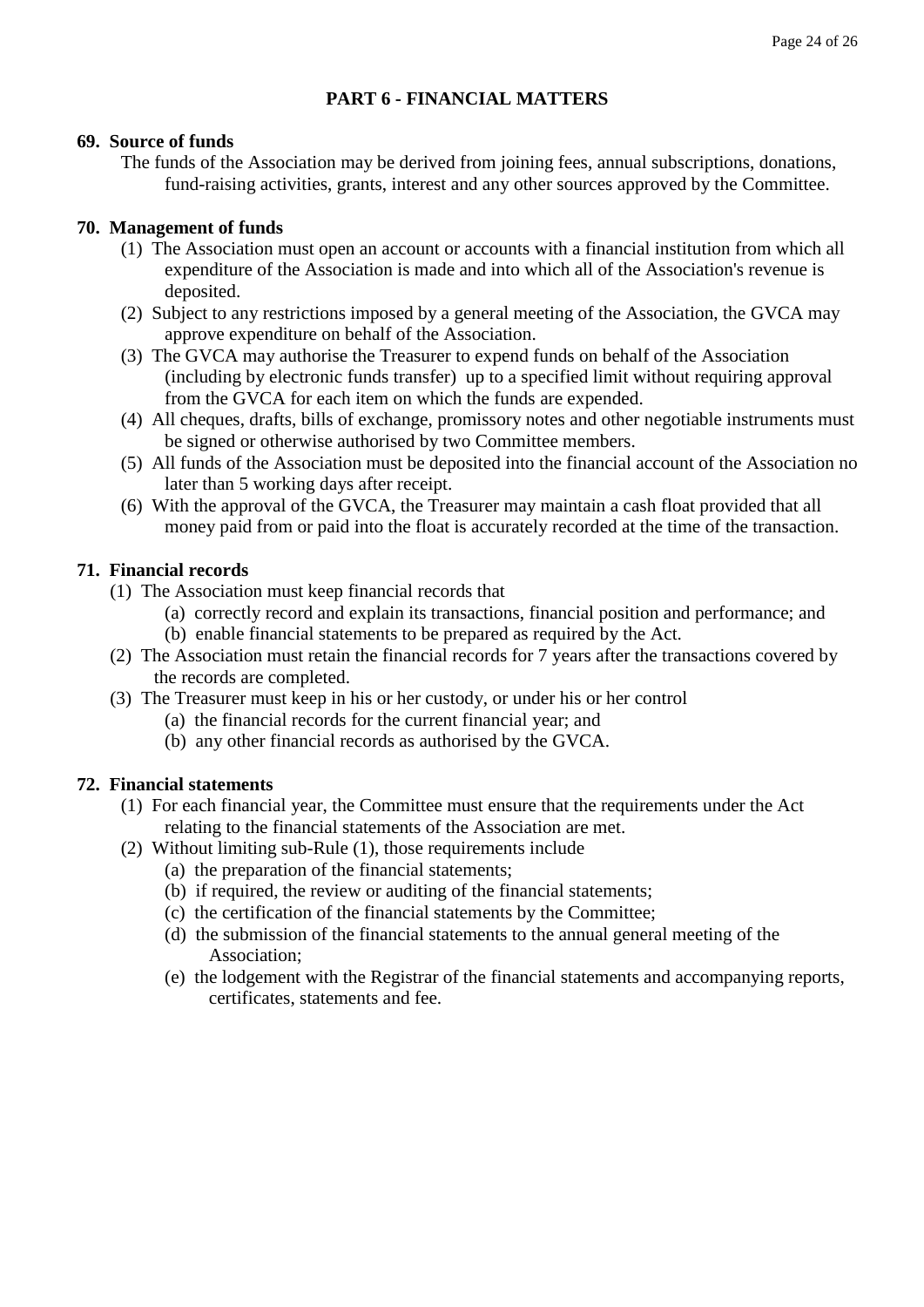# **PART 7 - GENERAL MATTERS**

#### **73. By-Laws**

- (1) The GVCA may make By-Laws and alter, amend or rescind the same as occasions may require. Such By-Laws shall have the same force and effect as these Rules, but shall not be in any way oppose or be in conflict with these Rules. The By-Laws shall be available for inspection on request.
- (2) Amendments, alterations, interpretation or other changes to By-Laws shall be advised to affiliated and associated clubs by means of notice approved by the GVCA. Notices shall be binding upon all clubs.

#### **74. Awards and Commendations**

The GVCA may recognise outstanding an contribution by an individual as as prescribed in the By-Laws.

#### **75. Common seal**

- (1) The Association may have a common seal.
- (2) If the Association has a common seal
	- (a) the name of the Association must appear in legible characters on the common seal;
	- (b) a document may only be sealed with the common seal by the authority of the Committee and the sealing must be witnessed by the signatures of two Committee members;
	- (c) the common seal must be kept in the custody of the Secretary.

#### **76. Registered address**

The registered address of the Association is

- (a) the address determined from time to time by resolution of the GVCA; or,
- (b) if the GVCA has not determined an address to be the registered address, the postal address of the Secretary.

#### **77. Notice requirements**

- (1) Any notice required to be given to a club or a Committee member under these Rules may be given
	- (a) by handing the notice to the club secretary or a Committee member personally; or
	- (b) by sending it by post to the club secretary or a Committee member at the address recorded for the club or Committee member on the register of clubs; or
	- (c) by email or facsimile transmission to the email or facsimile address recorded for the club or Committee member on the register of clubs.
- (2) Sub-Rule (1) does not apply to notice given under Rule 61.
- (3) Any notice required to be given to the Association or the Committee may be given
	- (a) by handing the notice to a affiliate of the Committee; or
	- (b) by sending the notice by post to the registered address; or
	- (c) by leaving the notice at the registered address; or
	- (d) if the Committee determines that it is appropriate in the circumstances
		- (i) by email to the email address of the Association or the Secretary; or
		- (ii) by facsimile transmission to the facsimile number of the Association.